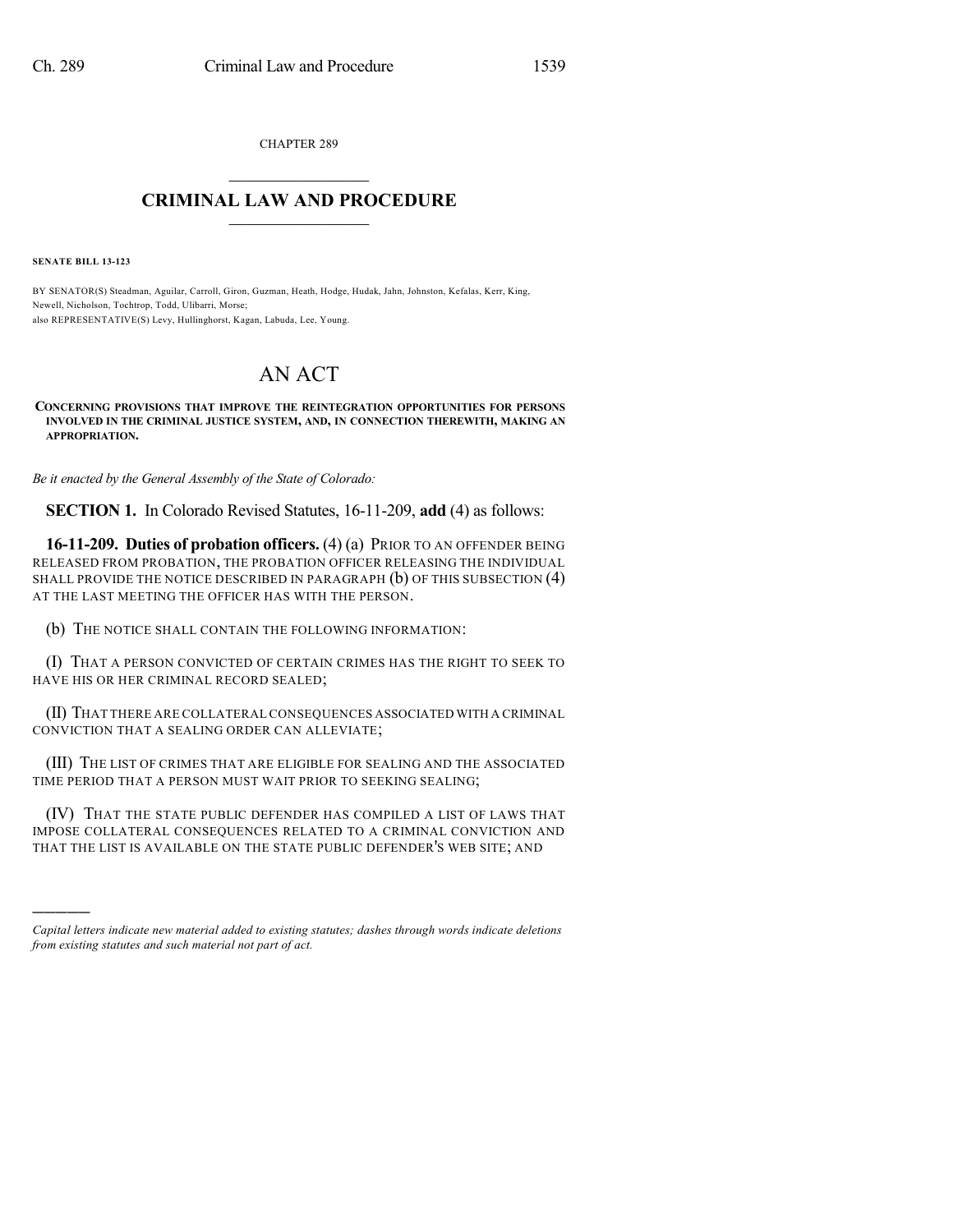(V) THAT THE PERSON SHOULD SEEK LEGAL COUNSEL IF HE OR SHE HAS ANY QUESTIONS REGARDING RECORD SEALING.

**SECTION 2.** In Colorado Revised Statutes, 17-2-102, **add** (12) as follows:

**17-2-102. Division of adult parole - general powers, duties, and functions**  definitions. (12) (a) PRIOR TO AN OFFENDER BEING RELEASED FROM PAROLE, THE COMMUNITY PAROLE OFFICER RELEASING THE INDIVIDUAL SHALL PROVIDE THE NOTICE DESCRIBED IN PARAGRAPH (b) OF THIS SUBSECTION (12) AT THE LAST MEETING THE OFFICER HAS WITH THE PERSON.

(b) THE NOTICE SHALL CONTAIN THE FOLLOWING INFORMATION:

(I) THAT A PERSON CONVICTED OF CERTAIN CRIMES HAS THE RIGHT TO SEEK TO HAVE HIS OR HER CRIMINAL RECORD SEALED;

(II) THAT THERE ARE COLLATERAL CONSEQUENCES ASSOCIATED WITH A CRIMINAL CONVICTION THAT A SEALING ORDER CAN ALLEVIATE;

(III) THE LIST OF CRIMES THAT ARE ELIGIBLE FOR SEALING AND THE ASSOCIATED TIME PERIOD THAT A PERSON MUST WAIT PRIOR TO SEEKING SEALING;

(IV) THAT THE STATE PUBLIC DEFENDER HAS COMPILED A LIST OF LAWS THAT IMPOSE COLLATERAL CONSEQUENCES RELATED TO A CRIMINAL CONVICTION AND THAT THE LIST IS AVAILABLE ON THE STATE PUBLIC DEFENDER'S WEB SITE; AND

(V) THAT THE PERSON SHOULD SEEK LEGAL COUNSEL IF HE OR SHE HAS ANY QUESTIONS REGARDING RECORD SEALING.

**SECTION 3.** In Colorado Revised Statutes, **add** 16-17-103 as follows:

**16-17-103. Effect of pardonandcommutationof sentence -definitions.**(1) A PARDON ISSUED BY THE GOVERNOR SHALL WAIVE ALL COLLATERAL CONSEQUENCES ASSOCIATED WITH EACH CONVICTION FOR WHICH THE PERSON RECEIVED A PARDON UNLESS THE PARDON LIMITS THE SCOPE OF THE PARDON REGARDING COLLATERAL CONSEQUENCES.

(2) IF THE GOVERNOR GRANTS A PARDON OR A REQUEST FOR COMMUTATION OF SENTENCE, THE GOVERNOR SHALL PROVIDE A COPY OF THE PARDON OR COMMUTATION OF SENTENCE TO THE COLORADO BUREAU OF INVESTIGATION, AND THE COLORADO BUREAU OF INVESTIGATION SHALL NOTE IN THE INDIVIDUAL'S RECORD IN THE COLORADO CRIME INFORMATION CENTER THAT A PARDON WAS ISSUED OR COMMUTATION OF SENTENCE WAS GRANTED.

(3) FOR PURPOSES OF THIS SECTION, "COLLATERAL CONSEQUENCES" MEANS A PENALTY, PROHIBITION, BAR, DISADVANTAGE, OR DISQUALIFICATION, HOWEVER DENOMINATED, IMPOSED ON AN INDIVIDUAL AS A RESULT OF THE INDIVIDUAL'S CONVICTION OF AN OFFENSE, WHICH PENALTY, PROHIBITION, BAR, OR DISADVANTAGE APPLIES BY OPERATION OF LAW REGARDLESS OF WHETHER THE PENALTY, PROHIBITION, BAR, OR DISADVANTAGE IS INCLUDED IN THE JUDGMENT OR SENTENCE. "COLLATERAL CONSEQUENCES" DOES NOT INCLUDE IMPRISONMENT,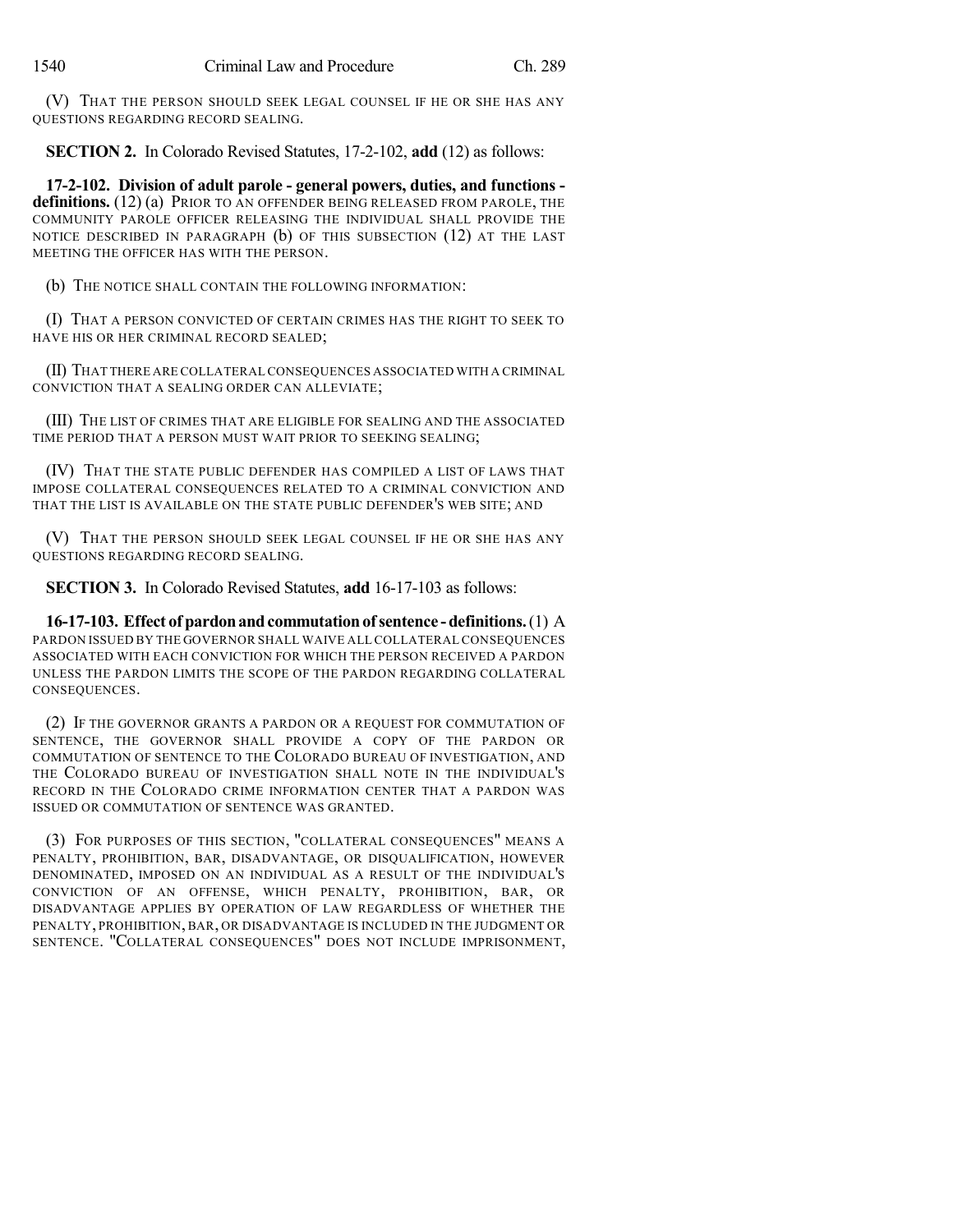PROBATION, PAROLE, SUPERVISED RELEASE, FORFEITURE, RESTITUTION, FINE, ASSESSMENT, OR COSTS OF PROSECUTION.

**SECTION 4.** In Colorado Revised Statutes, 24-34-102, **amend** (8.7) as follows:

**24-34-102. Division of professions and occupations - creation - duties of division and department heads - license renewal, reinstatement, and endorsement - definitions - rules - review of functions - repeal.** (8.7) Unless there is a specific statutory disqualification that prohibits an applicant from obtaining licensure based on a criminal conviction, if the A licensing entity IN TITLE 10 OR 12, C.R.S., determines than an applicant for licensure has a criminal record, the licensing entity is governed by section 24-5-101 for purposes of granting or denying licensure or placing any conditions on licensure.

**SECTION 5.** In Colorado Revised Statutes, 24-34-104, **add** (9) (b) (VIII.5) as follows:

**24-34-104. Generalassemblyreviewof regulatoryagenciesandfunctionsfor termination, continuation, or reestablishment.** (9) (b) In such hearings, the determination as to whether an agency has demonstrated a public need for continued existence of the agency or function and for the degree of regulation it practices shall be based on the following factors, among others:

(VIII.5) WHETHER THE AGENCY THROUGH ITS LICENSING OR CERTIFICATION PROCESS IMPOSES ANY DISQUALIFICATIONS ON APPLICANTS BASED ON PAST CRIMINAL HISTORY AND, IF SO, WHETHER THE DISQUALIFICATIONS SERVE PUBLIC SAFETY OR COMMERCIAL OR CONSUMER PROTECTION INTERESTS. TO ASSIST IN CONSIDERING THIS FACTOR,THE ANALYSIS PREPARED PURSUANT TO SUBPARAGRAPH (I) OF PARAGRAPH (a) OF SUBSECTION (8) OF THIS SECTION SHALL INCLUDE DATA ON THE NUMBER OF LICENSES OR CERTIFICATIONS THAT WERE DENIED, REVOKED, OR SUSPENDED BASED ON A DISQUALIFICATION AND THE BASIS FOR THE DISQUALIFICATION.

**SECTION 6.** In Colorado Revised Statutes,  $24-34-104.1$ , **amend**  $(2)(d)$ ,  $(2)(e)$ , (4) (b) (II), and (4) (b) (III); and **add** (2) (f) and (4) (b) (IV) as follows:

**24-34-104.1. General assembly sunrise review of new regulation of occupations and professions.** (2) Any professional or occupational group or organization, any individual, or any other interested party that proposes the regulation of any unregulated professional or occupational group shall submit the following information to the department of regulatory agencies. A proposal to regulate a professional or occupational group shall be reviewed onlywhen the party requesting such review files with the department a statement of support for the proposed regulation that has been signed byat least tenmembers ofthe professional or occupational group forwhich regulation is being sought or atleasttenindividuals who are not members of such professional or occupational group, along with the following information:

- (d) The benefit to the public that would result from the proposed regulation; and
- (e) The cost of the proposed regulation; AND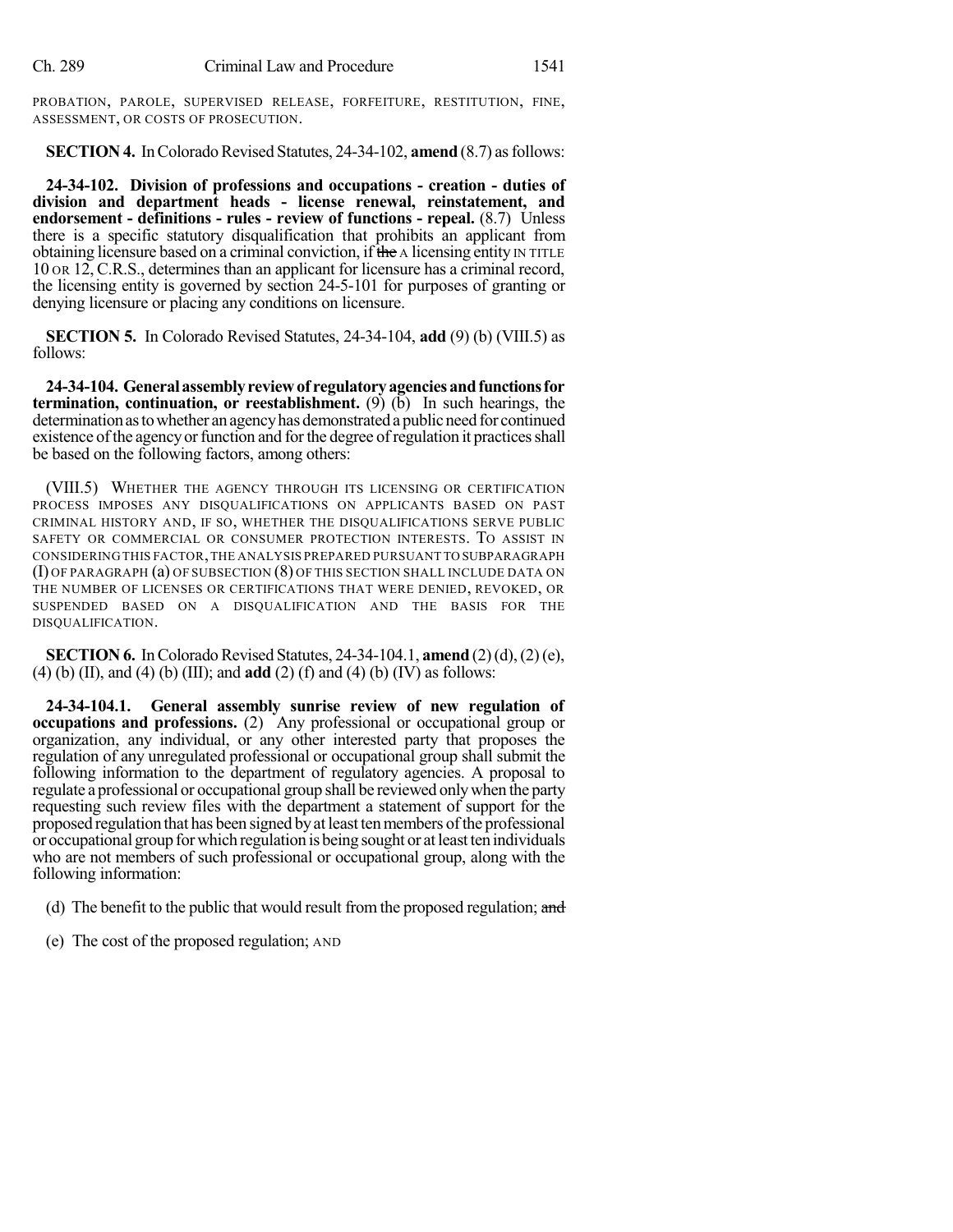(f) A DESCRIPTION OF ANY ANTICIPATED DISQUALIFICATIONS ON AN APPLICANT FOR LICENSURE, CERTIFICATION, RELICENSURE, OR RECERTIFICATION BASED ON CRIMINAL HISTORY AND HOW THE DISQUALIFICATIONS SERVE PUBLIC SAFETY OR COMMERCIAL OR CONSUMER PROTECTION INTERESTS.

(4) (b) In such hearings, the determination as to whether such regulation of an occupation or a profession is needed shall be based upon the following considerations:

(II) Whether the public needs, and can reasonably be expected to benefit from, an assurance of initial and continuing professional or occupational competence; and

(III) Whether the public can be adequately protected by other means in a more cost-effective manner; AND

(IV) WHETHER THE IMPOSITION OF ANY DISQUALIFICATIONS ON APPLICANTS FOR LICENSURE,CERTIFICATION,RELICENSURE,OR RECERTIFICATION BASED ON CRIMINAL HISTORY SERVES PUBLIC SAFETY OR COMMERCIAL OR CONSUMER PROTECTION INTERESTS.

**SECTION 7.** In Colorado Revised Statutes, 24-72-308, **amend**  $(1)(a)(I), (1)(a)$ (III) introductory portion, (1) (b) (II) and (2) (b); and **add** (4) as follows:

**24-72-308. Sealing of arrest and criminal records other than convictions.** (1) (a) (I) Except as otherwise provided in subparagraphs (II) and (III) of this paragraph (a), any person in interest may petition the district court of the district in which any arrest and criminal records information pertaining to said person in interest is located for the sealing of all of said records, except basic identification information, if the records are a record of official actions involving a criminal offense for which said person in interest was not charged AND THE STATUTE OF LIMITATIONS FOR THE OFFENSE FOR WHICH THE PERSON WAS ARRESTED THAT HAS THE LONGEST STATUTE OF LIMITATIONS HAS RUN, in any case which was completely dismissed, or in any case in which said person in interest was acquitted.

(III) Aperson in interestmaypetition the district court ofthe district inwhich any arrest and criminal records information pertaining to said person in interest is located for the sealing of all of said records, except basic identification information, if the records are a record of official actions involving a criminal offense that was not charged or a case that was dismissed due to a plea agreement in a separate case, and if:

(b) (II) (A) Upon the filing of a petition, the court shall review the petition and determine whether there are grounds under this section to proceed to a hearing on the petition. If the court determines that the petition on its face is insufficient or if the court determines that, after taking judicial notice of matters outside the petition, the petitioner is not entitled to relief under this section, the court shall enter an order denying the petition and mail a copy of the order to the petitioner. The court's order shall specify the reasons for the denial of the petition. If THE PETITION PERTAINS TO A DISMISSAL THAT IS NOT THE RESULT OF A COMPLETION OF A DEFERRED DISPOSITION OR A MULTI-CASE DISPOSITION, THE COURT SHALL ORDER A RECORD SEALED IF THE PETITION IS SUFFICIENT ON ITS FACE.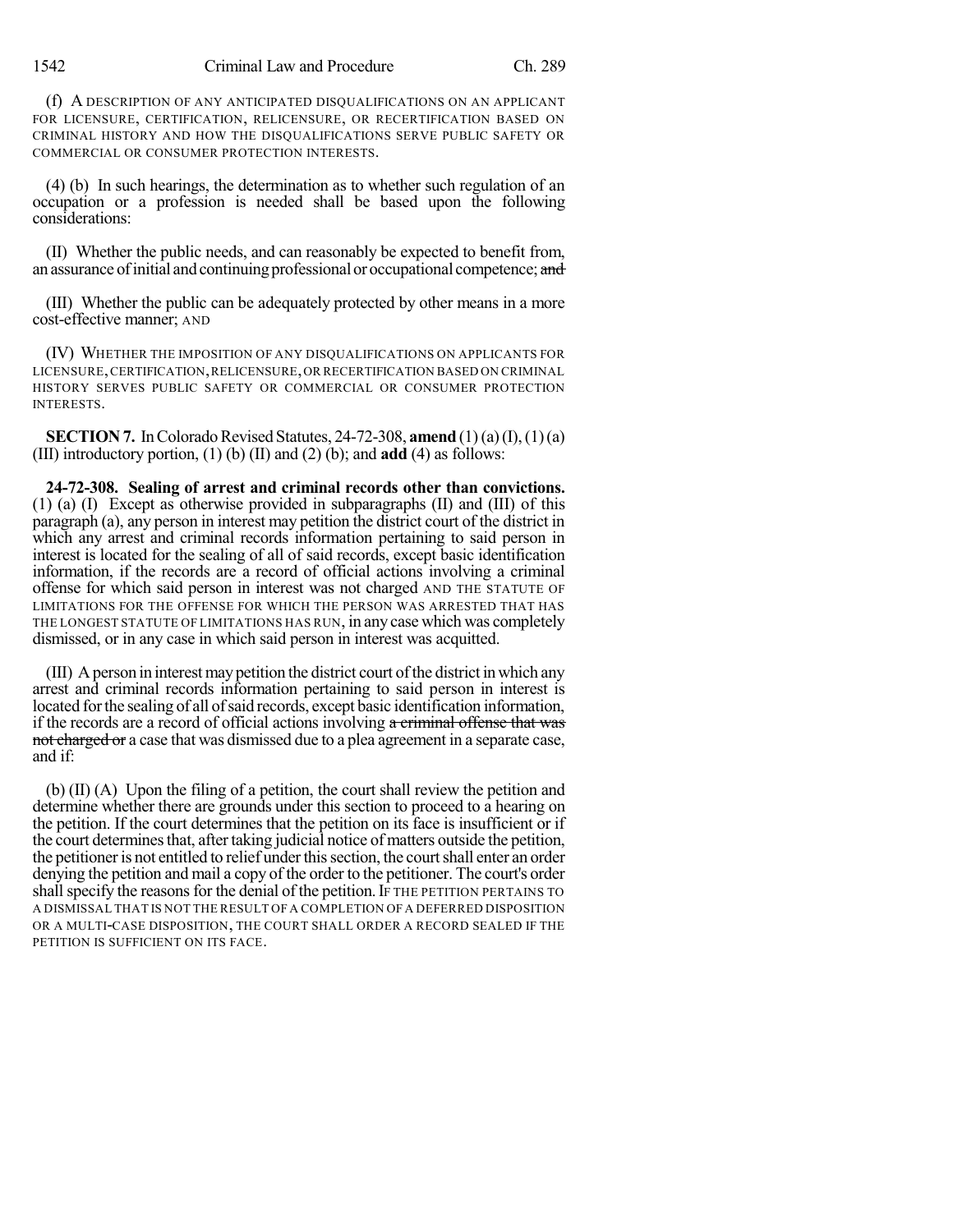#### Ch. 289 Criminal Law and Procedure 1543

(B) If the court determines that the petition is sufficient on its face and that no other grounds exist at that time for the court to deny the petition under this section, the court shall set a date for a hearing and the petitioner shall notify the prosecuting attorney by certified mail, the arresting agency, and any other person or agency identified by the petitioner. IF THE PETITION PERTAINS TO A DISMISSAL THAT IS NOT THE RESULT OF A COMPLETION OF A DEFERRED DISPOSITION OR A MULTI-CASE DISPOSITION, THE COURT SHALL ORDER A RECORD SEALED IF THE PETITION IS SUFFICIENT ON ITS FACE.

(2) **Advisements.**(b) In addition to, and not in lieu of, the requirement described in paragraph (a) of this subsection (2):

(I) If a defendant's case is dismissed after a period of supervision by probation, the probation department, upon the termination of the defendant's probation, shall provide the defendant with a written advisement of his or her rights pursuant to this section concerning the sealing of his or her criminal justice records if he or she complies with the applicable provisions of this section.

(II) IF A DEFENDANT IS RELEASED ON PAROLE,THE DEFENDANT'S PAROLE OFFICER, UPON THE TERMINATION OF THE DEFENDANT'S PAROLE, SHALL PROVIDE THE DEFENDANT WITH A WRITTEN ADVISEMENT OF HIS OR HER RIGHTS CONCERNING THE SEALING OF HIS OR HER CRIMINAL JUSTICE RECORDS PURSUANT TO THIS SECTION IF HE OR SHE COMPLIES WITH THE APPLICABLE PROVISIONS OF THIS SECTION.

(4) APERSON MAY FILE A PETITION WITH THE COURT FOR SEALING OF EACH CASE ONCE EVERY TWELVE-MONTH PERIOD.

**SECTION 8.** In Colorado Revised Statutes, 24-72-308.5, **amend** (2)(f)(I); and **add** (6) as follows:

**24-72-308.5. Sealing of criminal conviction recordsinformation for offenses involvingcontrolledsubstancesfor convictions enteredonorafterJuly1, 2008, and prior to July 1, 2011.** (2) **Sealing of conviction records.** (f) (I) Except as otherwise provided in subparagraph (II) of paragraph (a) of this subsection (2) or in subparagraphs (II) and (III) of this paragraph (f), employers, state and local government agencies, officials, landlords, and employees shall not, in any application or interview or in any other way, require an applicant to disclose any information contained in sealed conviction records. An applicant need not, in answer to any question concerning conviction records that have been sealed, include a reference to or information concerning the sealed conviction records and may state that the applicant has not been criminally convicted. AN APPLICATION MAY NOT BE DENIED SOLELY BECAUSE OF THE APPLICANT'S REFUSAL TO DISCLOSE CONVICTION RECORDS THAT HAVE BEEN SEALED.

(6) APERSON MAY FILE A PETITION WITH THE COURT FOR SEALING OF EACH CASE ONCE EVERY TWELVE-MONTH PERIOD.

**SECTION 9.** In Colorado Revised Statutes, 24-72-308.6, **add** (6) as follows:

**24-72-308.6. Sealing of criminal conviction recordsinformation for offenses involvingcontrolledsubstancesfor convictions enteredonorafterJuly1, 2011.**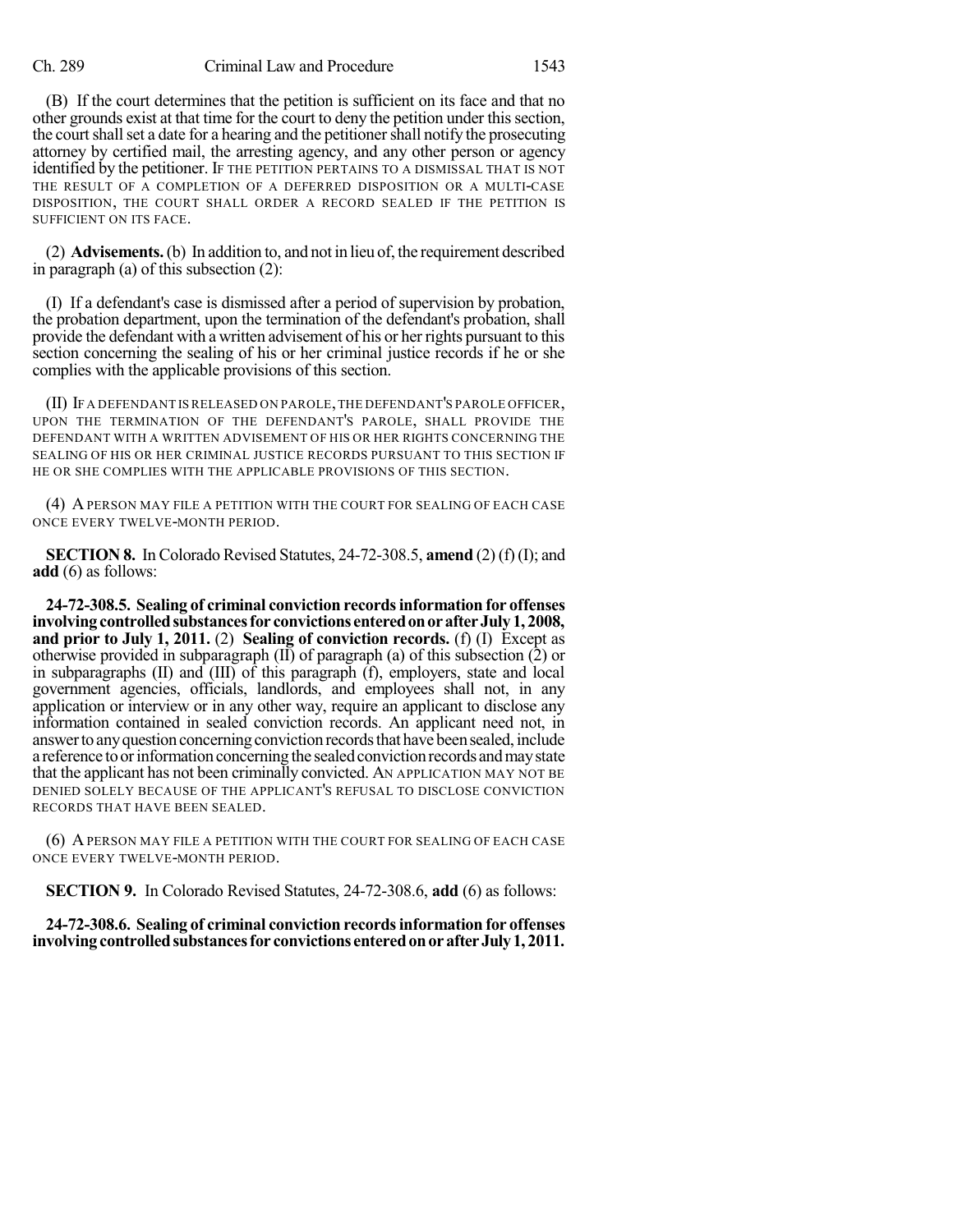(6) A PERSON MAY FILE A PETITION WITH THE COURT FOR SEALING OF EACH CASE ONCE EVERY TWELVE-MONTH PERIOD.

**SECTION 10.** In Colorado Revised Statutes, **add** 24-72-308.9 as follows:

**24-72-308.9. Sealing of criminal conviction records information for petty offenses and municipal offensesfor convictions.**(1) **Definitions.** FOR PURPOSES OF THIS SECTION, "CONVICTION RECORDS" MEANS ARREST AND CRIMINAL RECORDS INFORMATION AND ANY RECORDS PERTAINING TO A JUDGMENT OF CONVICTION.

(2) **Sealing of conviction records.** (a) (I) A DEFENDANT MAY PETITION THE DISTRICT COURT OF THE DISTRICT IN WHICH ANY CONVICTION RECORDS PERTAINING TO THE DEFENDANT FOR A PETTY OFFENSE OR MUNICIPAL VIOLATION ARE LOCATED FOR THE SEALING OF THE CONVICTION RECORDS, EXCEPT BASIC IDENTIFYING INFORMATION, IF:

(A) THE PETITION IS FILED THREE OR MORE YEARS AFTER THE DATE OF THE FINAL DISPOSITION OF ALL CRIMINAL PROCEEDINGS AGAINST THE DEFENDANT OR THE RELEASE OF THE DEFENDANT FROM SUPERVISION CONCERNING A CRIMINAL CONVICTION, WHICHEVER IS LATER; AND

(B) THE DEFENDANT HAS NOT BEEN CHARGED OR CONVICTED FOR A FELONY, MISDEMEANOR, OR MISDEMEANOR TRAFFIC OFFENSE IN THE THREE OR MORE YEARS SINCE THE DATE OF THE FINAL DISPOSITION OF ALL CRIMINAL PROCEEDINGS AGAINST HIM OR HER OR THE DATE OF THE DEFENDANT'S RELEASE FROM SUPERVISION, WHICHEVER IS LATER; AND

(C) THE CONVICTION RECORDS TO BE SEALED ARE NOT FOR A MISDEMEANOR TRAFFIC OFFENSE COMMITTED EITHER BY A HOLDER OF A COMMERCIAL LEARNER'S PERMIT OR A COMMERCIAL DRIVER'S LICENSE, AS DEFINED IN SECTION 42-2-402, C.R.S., OR BY THE OPERATOR OF A COMMERCIAL MOTOR VEHICLE AS DEFINED IN SECTION 42-2-402, C.R.S.

(II) UPON FILING THE PETITION, THE DEFENDANT SHALL PAY THE FILING FEE REQUIRED BY LAW AND AN ADDITIONAL FILING FEE OF TWO HUNDRED DOLLARS TO COVER THE ACTUAL COSTS RELATED TO THE FILING OF THE PETITION TO SEAL RECORDS.THE ADDITIONAL FILING FEES COLLECTED UNDER THIS SUBPARAGRAPH (II) SHALL BE TRANSMITTED TO THE STATE TREASURER FOR DEPOSIT IN THE JUDICIAL STABILIZATION CASH FUND CREATED IN SECTION 13-32-101 (6), C.R.S.

(III) A PETITION TO SEAL RECORDS PURSUANT TO THIS SECTION MAY ONLY BE FILED ONCE DURING A TWELVE-MONTH PERIOD. THE COURT SHALL IMMEDIATELY DISMISS A SECOND OR SUBSEQUENT PETITION FILED WITHIN TWELVE MONTHS OF ANOTHER PETITION.

(IV) AN ORDER SEALING CONVICTION RECORDS SHALL NOT DENY ACCESS TO THE CRIMINAL RECORDS OF A DEFENDANT BY ANY COURT, LAW ENFORCEMENT AGENCY, CRIMINAL JUSTICE AGENCY, PROSECUTING ATTORNEY, OR PARTY OR AGENCY REQUIRED BY LAW TO CONDUCT A CRIMINAL HISTORY RECORD CHECK ON AN INDIVIDUAL.AN ORDER SEALING CONVICTION RECORDS SHALL NOT BE CONSTRUED TO VACATE A CONVICTION.ACONVICTION SEALED PURSUANT TO THIS SECTION MAY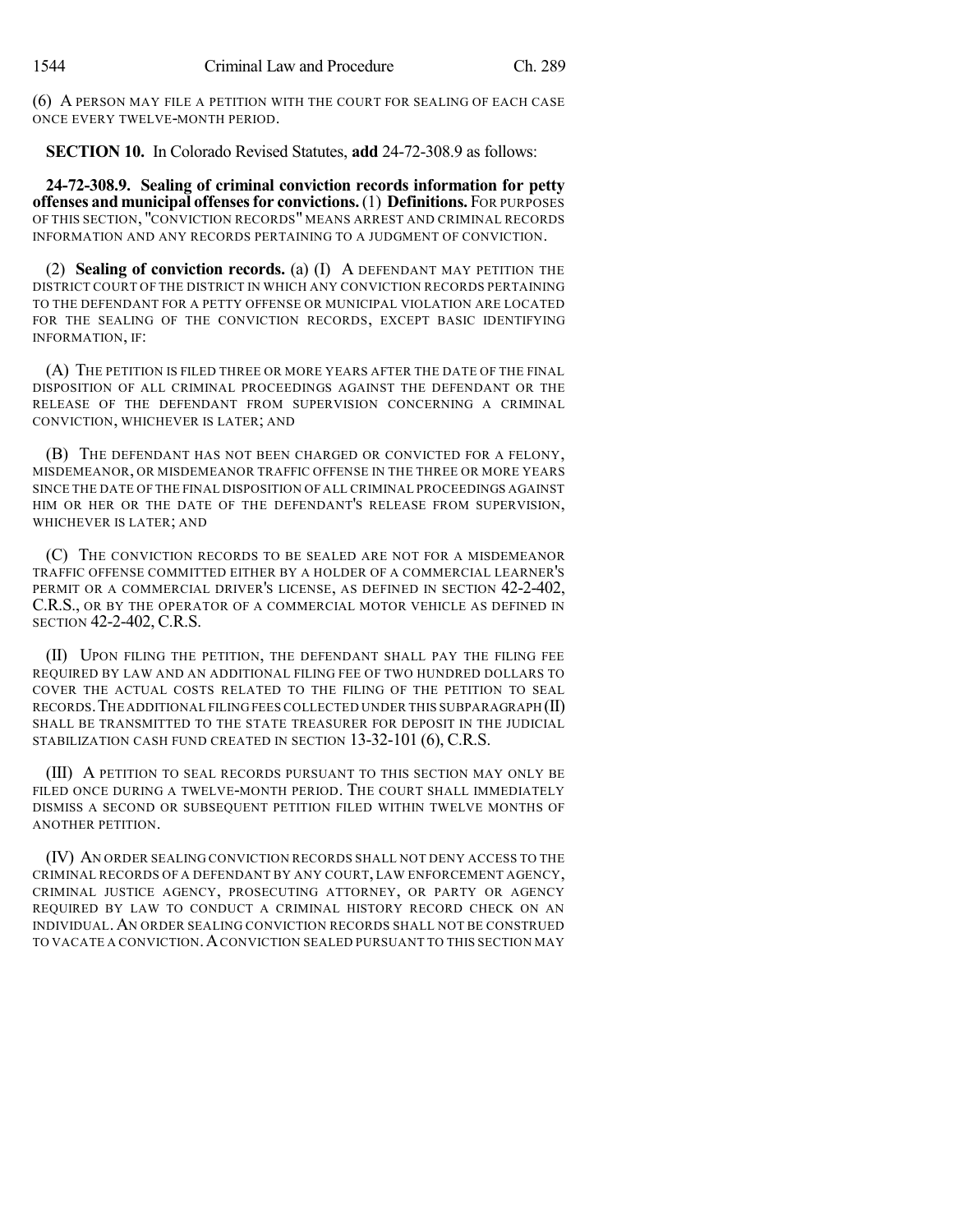#### Ch. 289 Criminal Law and Procedure 1545

BE USED BY A CRIMINAL JUSTICE AGENCY, LAW ENFORCEMENT AGENCY, COURT, OR PROSECUTING ATTORNEY FOR ANY LAWFUL PURPOSE RELATING TO THE INVESTIGATION OR PROSECUTION OF ANY CASE,INCLUDING BUT NOT LIMITED TO ANY SUBSEQUENT CASE THAT IS FILED AGAINST THE DEFENDANT, OR FOR ANY OTHER LAWFUL PURPOSE WITHIN THE SCOPE OF HIS, HER, OR ITS DUTIES. IF A DEFENDANT IS CONVICTED OF A NEW FELONY, MISDEMEANOR, OR MISDEMEANOR TRAFFIC OFFENSE AFTER AN ORDER SEALING CONVICTION RECORDS IS ENTERED, THE COURT SHALL ORDER THE CONVICTION RECORDS TO BE UNSEALED.APARTY OR AGENCY REQUIRED BY LAW TO CONDUCT A CRIMINAL HISTORY RECORD CHECK SHALL BE AUTHORIZED TO USE ANY SEALED CONVICTION FOR THE LAWFUL PURPOSE FOR WHICH THE CRIMINAL HISTORY RECORD CHECK IS REQUIRED BY LAW.

(V) CONVICTION RECORDS MAY NOT BE SEALED IF THE DEFENDANT STILL OWES RESTITUTION, FINES, COURT COSTS, LATE FEES, OR OTHER FEES ORDERED BY THE COURT IN THE CASE THAT IS THE SUBJECT OF THE PETITION TO SEAL CONVICTION RECORDS, UNLESS THE COURT THAT ENTERED THE ORDER FOR RESTITUTION, FINES, COURT COSTS, LATE FEES, OR OTHER FEES HAS VACATED THE ORDER.

(b) (I) A PETITION TO SEAL CONVICTION RECORDS PURSUANT TO THIS SECTION SHALL INCLUDE A LISTING OF EACH CUSTODIAN OF THE RECORDS TO WHOM THE SEALING ORDER IS DIRECTED AND ANY INFORMATION THAT ACCURATELY AND COMPLETELY IDENTIFIES THE RECORDS TO BE SEALED. A VERIFIED COPY OF THE DEFENDANT'S CRIMINAL HISTORY, CURRENT THROUGH AT LEAST THE TWENTIETH DAY PRIOR TO THE DATE OF THE FILING OF THE PETITION, SHALL BE SUBMITTED TO THE COURT BY THE DEFENDANT ALONG WITH THE PETITION AT THE TIME OF FILING, BUT IN NO EVENT LATER THAN THE TENTH DAY AFTER THE PETITION IS FILED. THE DEFENDANT SHALL BE RESPONSIBLE FOR OBTAINING AND PAYING FOR HIS OR HER CRIMINAL HISTORY RECORD.

(II)(A) UPON THE FILING OF A PETITION, THE COURT SHALL REVIEW THE PETITION AND DETERMINE WHETHER THERE ARE GROUNDS UNDER THIS SECTION TO PROCEED TO A HEARING ON THE PETITION. IF THE COURT DETERMINES THAT THE PETITION ON ITS FACE IS INSUFFICIENT OR IF THE COURT DETERMINES THAT, AFTER TAKING JUDICIAL NOTICE OF MATTERS OUTSIDE THE PETITION, THE DEFENDANT IS NOT ENTITLED TO RELIEF UNDER THIS SECTION, THE COURT SHALL ENTER AN ORDER DENYING THE PETITION AND MAIL A COPY OF THE ORDER TO THE DEFENDANT. THE COURT'S ORDER SHALL SPECIFY THE REASONS FOR THE DENIAL OF THE PETITION.

(B) IF THE COURT DETERMINES THAT THE PETITION IS SUFFICIENT ON ITS FACE AND THAT NO OTHER GROUNDS EXIST AT THAT TIME FOR THE COURT TO DENY THE PETITION UNDER THIS SECTION, THE COURT SHALL SET A DATE FOR A HEARING, AND THE DEFENDANT SHALL NOTIFY BY CERTIFIED MAIL THE PROSECUTING ATTORNEY, THE ARRESTING AGENCY, AND ANY OTHER PERSON OR AGENCY IDENTIFIED BY THE DEFENDANT.

(c) AFTER THE HEARING DESCRIBED IN SUBPARAGRAPH (II) OF PARAGRAPH (b) OF THIS SUBSECTION (2) IS CONDUCTED AND IF THE COURT FINDS THAT THE HARM TO THE PRIVACY OF THE DEFENDANT OR THE DANGERS OF UNWARRANTED, ADVERSE CONSEQUENCES TO THE DEFENDANT OUTWEIGH THE PUBLIC INTEREST IN RETAINING THE CONVICTION RECORDS, THE COURT MAY ORDER THE CONVICTION RECORDS, EXCEPT BASIC IDENTIFICATION INFORMATION, TO BE SEALED. IN MAKING THIS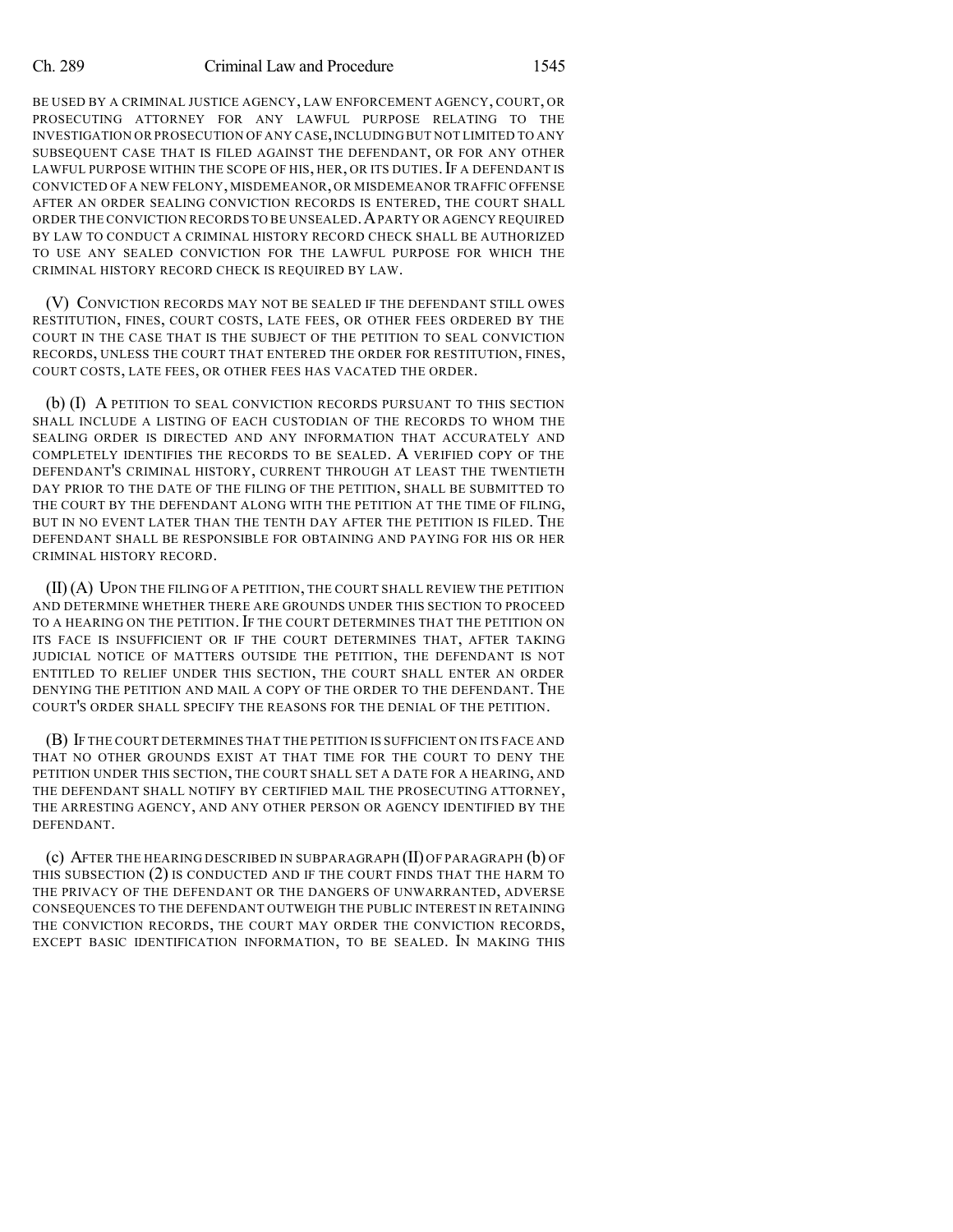DETERMINATION,THE COURT SHALL,AT A MINIMUM,CONSIDER THE SEVERITY OF THE OFFENSE THAT IS THE BASIS OF THE CONVICTION RECORDS SOUGHT TO BE SEALED, THE CRIMINAL HISTORY OF THE DEFENDANT, THE NUMBER OF CONVICTIONS AND DATES OF THE CONVICTIONS FOR WHICH THE DEFENDANT IS SEEKING TO HAVE THE RECORDS SEALED, AND THE NEED FOR THE GOVERNMENT AGENCY TO RETAIN THE RECORDS. AN ORDER ENTERED PURSUANT TO THIS PARAGRAPH (c) MUST BE DIRECTED TO EACH CUSTODIAN WHO MAY HAVE CUSTODY OF ANY PART OF THE CONVICTION RECORDS THAT ARE THE SUBJECT OF THE ORDER. WHENEVER A COURT ENTERS AN ORDER SEALING CONVICTION RECORDS PURSUANT TO THIS PARAGRAPH (c), THE DEFENDANT SHALL PROVIDE THE COLORADO BUREAU OF INVESTIGATION AND EACH CUSTODIAN OF THE CONVICTION RECORDS WITH A COPY OF THE ORDER. THE PETITIONER SHALL PROVIDE A PRIVATE CUSTODIAN WITH A COPY OF THE ORDER AND SEND THE PRIVATE CUSTODIAN AN ELECTRONIC NOTIFICATION OF THE ORDER. EACH PRIVATE CUSTODIAN THAT RECEIVES A COPY OF THE ORDER FROM THE PETITIONER SHALL REMOVE THE RECORDS THAT ARE SUBJECT TO AN ORDER FROM ITS DATABASE. THE DEFENDANT SHALL PAY TO THE BUREAU ANY COSTS RELATED TO THE SEALING OF HIS OR HER CRIMINAL CONVICTION RECORDS IN THE CUSTODY OF THE BUREAU. THEREAFTER, THE DEFENDANT MAY REQUEST AND THE COURT MAY GRANT AN ORDER SEALING THE CIVIL CASE IN WHICH THE CONVICTION RECORDS WERE SEALED.

(d) EXCEPT AS OTHERWISE PROVIDED IN SUBPARAGRAPH (III) OF PARAGRAPH (a) OF THIS SUBSECTION (2), UPON THE ENTRY OF AN ORDER TO SEAL THE CONVICTION RECORDS, THE DEFENDANT AND ALL CRIMINAL JUSTICE AGENCIES MAY PROPERLY REPLY, UPON AN INQUIRY IN THE MATTER, THAT PUBLIC CONVICTION RECORDS DO NOT EXIST WITH RESPECT TO THE DEFENDANT.

(e) EXCEPT AS OTHERWISE PROVIDED IN SUBPARAGRAPH (III) OF PARAGRAPH (a) OF THIS SUBSECTION (2), INSPECTION OF THE RECORDS INCLUDED IN AN ORDER SEALING CONVICTION RECORDS MAY THEREAFTER BE PERMITTED BY THE COURT ONLY UPON PETITION BY THE DEFENDANT.

(f) (I) EXCEPT AS OTHERWISE PROVIDED IN SUBPARAGRAPH (III) OF PARAGRAPH  $(a)$  OF THIS SUBSECTION  $(2)$  OR IN SUBPARAGRAPHS  $(II)$  AND  $(III)$  OF THIS PARAGRAPH (f), EMPLOYERS, STATE AND LOCAL GOVERNMENT AGENCIES, OFFICIALS, LANDLORDS, AND EMPLOYEES SHALL NOT, IN ANY APPLICATION OR INTERVIEW OR IN ANY OTHER WAY, REQUIRE AN APPLICANT TO DISCLOSE ANY INFORMATION CONTAINED IN SEALED CONVICTION RECORDS. AN APPLICANT NEED NOT, IN RESPONSE TO ANY QUESTION CONCERNING CONVICTION RECORDS THAT HAVE BEEN SEALED, INCLUDE A REFERENCE TO OR INFORMATION CONCERNING THE SEALED CONVICTION RECORDS AND MAY STATE THAT THE APPLICANT HAS NOT BEEN CRIMINALLY CONVICTED.

(II) SUBPARAGRAPH (I) OF THIS PARAGRAPH (f) SHALL NOT PRECLUDE THE BAR COMMITTEE OF THE COLORADO STATE BOARD OF LAW EXAMINERS FROM MAKING FURTHER INQUIRIES INTO THE FACT OF A CONVICTION THAT COMES TO THE ATTENTION OF THE BAR COMMITTEE THROUGH OTHER MEANS.THE BAR COMMITTEE OF THE COLORADO STATE BOARD OF LAW EXAMINERS SHALL HAVE A RIGHT TO INQUIRE INTO THE MORAL AND ETHICAL QUALIFICATIONS OF AN APPLICANT,AND THE APPLICANT SHALL NOT HAVE A RIGHT TO PRIVACY OR PRIVILEGE THAT JUSTIFIES HIS OR HER REFUSAL TO ANSWER A QUESTION CONCERNING SEALED CONVICTION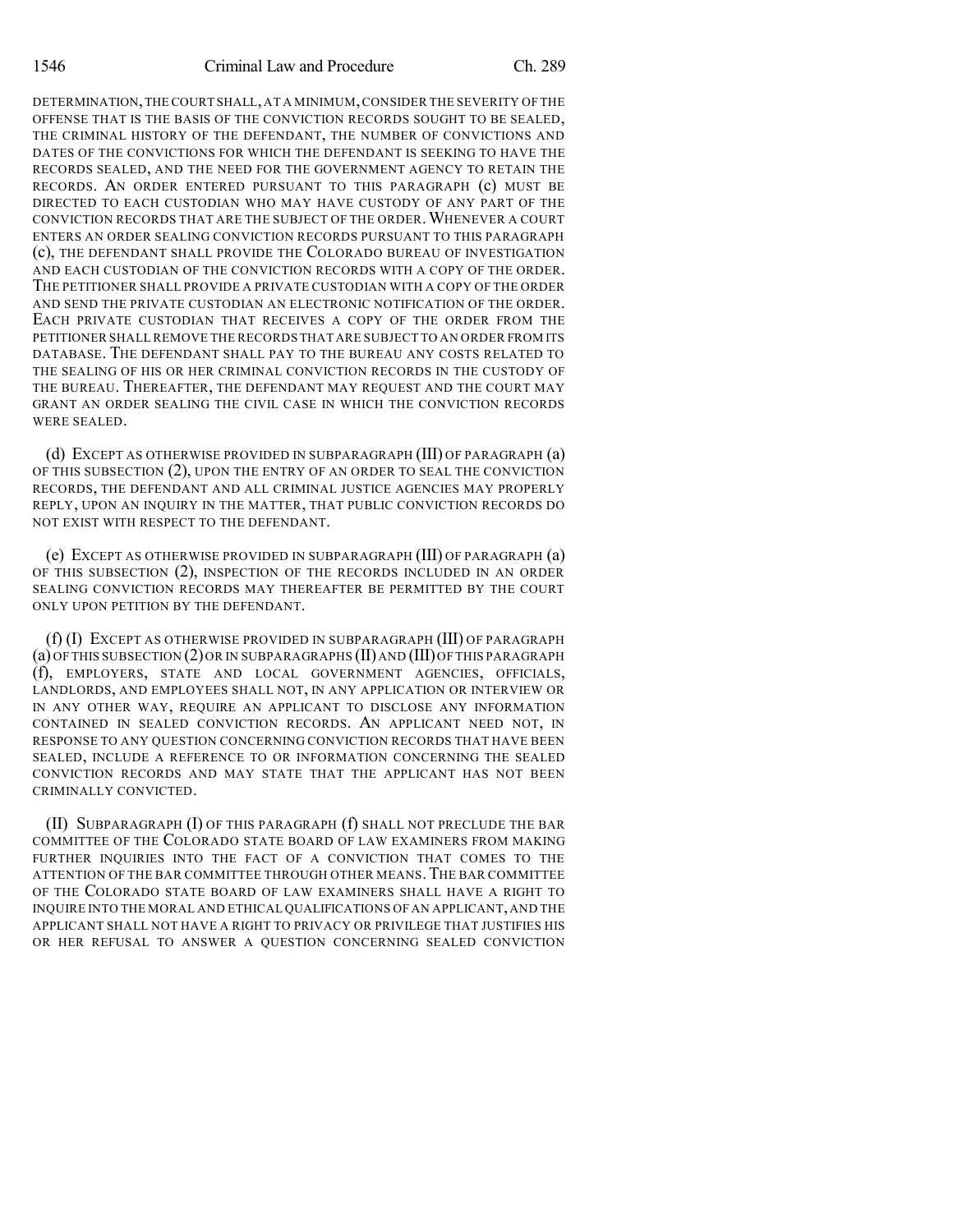RECORDS THAT HAVE COME TO THE ATTENTION OF THE BAR COMMITTEE THROUGH OTHER MEANS.

(III) THE PROVISIONS OF SUBPARAGRAPH (I) OF THIS PARAGRAPH (f) SHALL NOT APPLY TO A CRIMINAL JUSTICE AGENCY OR TO AN APPLICANT TO A CRIMINAL JUSTICE AGENCY.

(IV) ANY MEMBER OF THE PUBLIC MAY PETITION THE COURT TO UNSEAL ANY FILE THAT HAS BEEN PREVIOUSLY SEALED UPON A SHOWING THAT CIRCUMSTANCES HAVE COME INTO EXISTENCE SINCE THE ORIGINAL SEALING AND, AS A RESULT, THE PUBLIC INTEREST IN DISCLOSURE NOW OUTWEIGHS THE DEFENDANT'S INTEREST IN PRIVACY.

(g) THE OFFICE OF THE STATE COURT ADMINISTRATOR SHALL POST ON ITS WEB SITE A LIST OF ALL PETITIONS TO SEAL CONVICTION RECORDS THAT ARE FILED WITH A DISTRICT COURT. A DISTRICT COURT MAY NOT GRANT A PETITION TO SEAL CONVICTION RECORDS UNTIL AT LEAST THIRTY DAYS AFTER THE POSTING.AFTER THE EXPIRATION OF THIRTY DAYS FOLLOWING THE POSTING, THE PETITION TO SEAL CONVICTION RECORDS AND INFORMATION PERTINENT THERETO SHALL BE REMOVED FROM THE WEB SITE OF THE OFFICE OF THE STATE COURT ADMINISTRATOR.

(h) NOTHING IN THIS SECTION SHALL BE CONSTRUED TO AUTHORIZE THE PHYSICAL DESTRUCTION OF ANY CONVICTION RECORDS.

(i) NOTWITHSTANDING ANY PROVISION IN THIS SECTION TO THE CONTRARY, IN REGARD TO ANY CONVICTION OF A DEFENDANT RESULTING FROM A SINGLE CASE IN WHICH THE DEFENDANT IS CONVICTED OF MORE THAN ONE OFFENSE, RECORDS OF THE CONVICTION MAY BE SEALED PURSUANT TO THE PROVISIONS OF THIS SECTION ONLY IF THE RECORDS OF EVERY CONVICTION OF THE DEFENDANT RESULTING FROM THAT CASE MAY BE SEALED PURSUANT TO THE PROVISIONS OF THIS SECTION.

(3) **Advisements.** (a) WHENEVER A DEFENDANT IS SENTENCED FOLLOWING A CONVICTION OF A PETTY OR MUNICIPAL OFFENSE,THE COURT SHALL PROVIDE HIM OR HER WITH A WRITTEN ADVISEMENT OF HIS OR HER RIGHTS CONCERNING THE SEALING OF HIS OR HER CONVICTION RECORDS PURSUANT TO THIS SECTION IF HE OR SHE COMPLIES WITH THE APPLICABLE PROVISIONS OF THIS SECTION.

(b) IN ADDITION TO, AND NOT IN LIEU OF, THE REQUIREMENT DESCRIBED IN PARAGRAPH (a) OF THIS SUBSECTION (3), IF A DEFENDANT IS SENTENCED TO PROBATION FOLLOWING A CONVICTION OF A PETTY OR MUNICIPAL OFFENSE, THE PROBATION DEPARTMENT, UPON THE TERMINATION OF THE DEFENDANT'S PROBATION, SHALL PROVIDE THE DEFENDANT WITH A WRITTEN ADVISEMENT OF HIS OR HER RIGHTS CONCERNING THE SEALING OF HIS OR HER CONVICTION RECORDS PURSUANT TO THIS SECTION IF HE OR SHE COMPLIES WITH THE APPLICABLE PROVISIONS OF THIS SECTION.

(4) THE PROVISIONS OF THIS SECTION SHALL NOT APPLY TO CONVICTION RECORDS THAT ARE IN THE POSSESSION OF A CRIMINAL JUSTICE AGENCY WHEN AN INQUIRY CONCERNING THE CONVICTION RECORDS IS MADE BY ANOTHER CRIMINAL JUSTICE AGENCY.

(5) **Rules of discovery - rules of evidence - witnesstestimony.** COURT ORDERS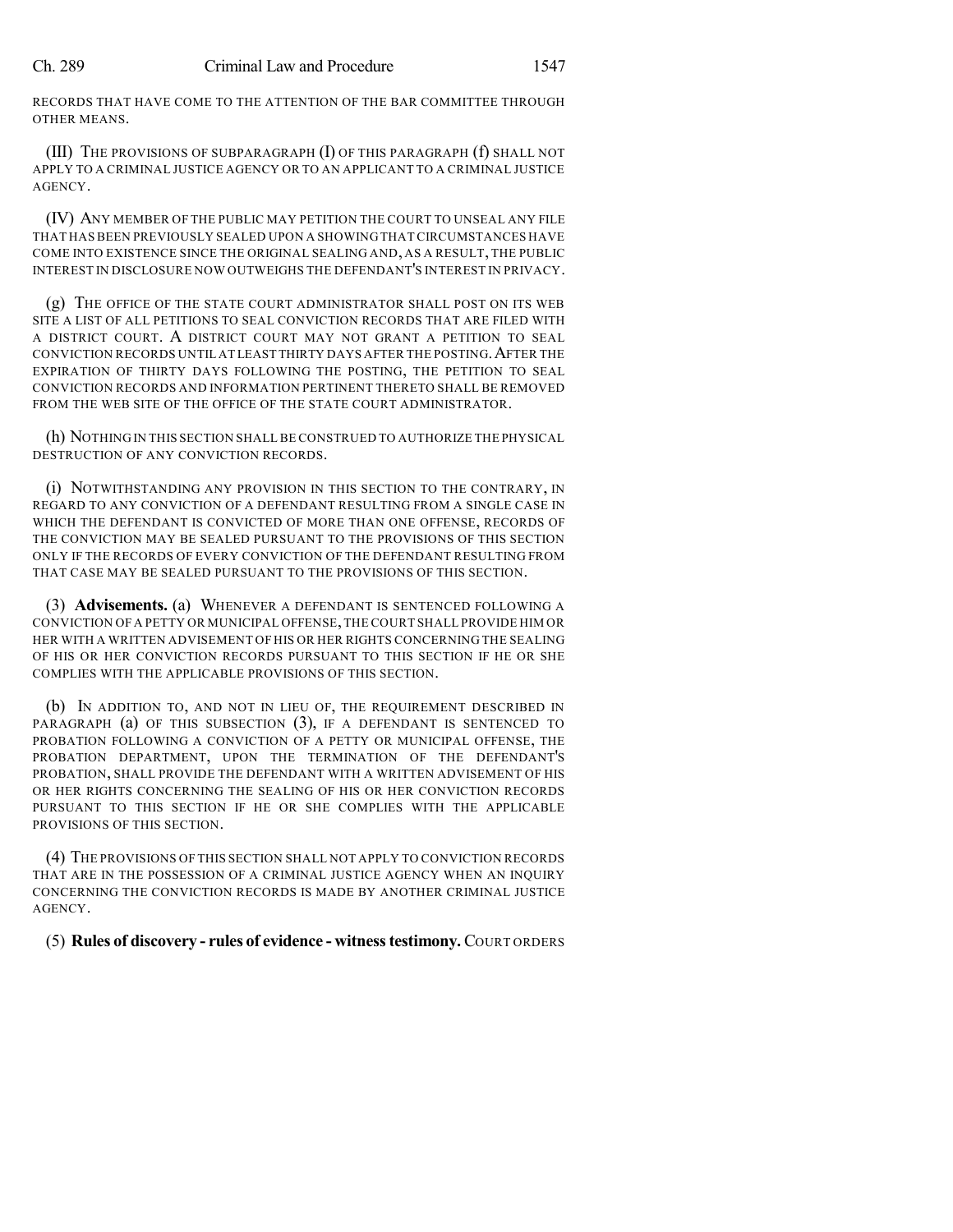SEALING RECORDS OF OFFICIAL ACTIONS PURSUANT TO THIS SECTION SHALL NOT LIMIT THE OPERATIONS OF:

(a) THE RULES OF DISCOVERY OR THE RULES OF EVIDENCE PROMULGATED BY THE SUPREME COURT OF COLORADO OR ANY OTHER STATE OR FEDERAL COURT; OR

(b) THE PROVISIONS OF SECTION 13-90-101, C.R.S., CONCERNING WITNESS **TESTIMONY** 

**SECTION 11.** In Colorado Revised Statutes, **add** 18-1.3-107 as follows:

**18-1.3-107. Sentencing order - collateral relief.**(1) AT THE TIME A DEFENDANT ENTERS INTO AN ALTERNATIVE TO SENTENCING IN THIS PART 1, UPON THE REQUEST OF THE DEFENDANT OR UPON THE COURT'S OWN MOTION, A COURT MAY ENTER AN ORDER OF COLLATERALRELIEF FOR THE PURPOSE OFPRESERVINGOR ENHANCING THE DEFENDANT'S EMPLOYMENT OR EMPLOYMENT PROSPECTS AND TO IMPROVE THE DEFENDANT'S LIKELIHOOD OF SUCCESS IN THE ALTERNATIVE TO SENTENCING PROGRAM.

(2) **Application contents.** (a) AN APPLICATION FOR AN ORDER OF COLLATERAL RELIEF MUST CITE THE GROUNDS FOR GRANTING THE RELIEF, THE TYPE OF RELIEF SOUGHT, AND THE SPECIFIC COLLATERAL CONSEQUENCE FROM WHICH THE APPLICANT IS SEEKING RELIEF AND MUST INCLUDE A COPY OF A RECENT COLORADO BUREAU OF INVESTIGATION FINGERPRINT-BASED CRIMINAL HISTORY RECORDS CHECK. THE STATE COURT ADMINISTRATOR MAY PRODUCE AN APPLICATION FORM THAT AN APPLICANT MAY SUBMIT IN APPLICATION.

(b) THE APPLICANT SHALL PROVIDE A COPY OF THE APPLICATION TO THE DISTRICT ATTORNEY AND TO THE REGULATORY OR LICENSING BODY THAT HAS JURISDICTION OVER THE COLLATERAL CONSEQUENCE FROM WHICH THE APPLICANT IS SEEKING RELIEF, IF ANY, BY CERTIFIED MAIL OR PERSONAL SERVICE WITHIN TEN DAYS AFTER FILING THE APPLICATION WITH THE COURT.

(3) AN ORDER OF COLLATERAL RELIEF MAY RELIEVE A DEFENDANT OF ANY COLLATERAL CONSEQUENCES OF THE CONVICTION, WHETHER IN HOUSING OR EMPLOYMENT BARRIERS OR ANY OTHER SANCTION OR DISQUALIFICATION THAT THE COURT SHALL SPECIFY, INCLUDING BUT NOT LIMITED TO STATUTORY, REGULATORY, OR OTHER COLLATERAL CONSEQUENCES THAT THE COURT MAY SEE FIT TO RELIEVE THAT WILL ASSIST THE DEFENDANT IN SUCCESSFULLY COMPLETING PROBATION OR A COMMUNITY CORRECTIONS SENTENCE.

(4) (a) NOTWITHSTANDING ANY OTHER PROVISION OF LAW, AN ORDER OF COLLATERAL RELIEF CANNOT RELIEVE ANY COLLATERAL CONSEQUENCES IMPOSED BY LAW FOR LICENSURE BY THE DEPARTMENT OF EDUCATION OR ANY COLLATERAL CONSEQUENCES IMPOSED BY LAW FOR EMPLOYMENT WITH THE JUDICIAL BRANCH, THE DEPARTMENT OF CORRECTIONS, DIVISION OF YOUTH CORRECTIONS IN THE DEPARTMENT OF HUMAN SERVICES, OR ANY OTHER LAW ENFORCEMENT AGENCY IN THE STATE OF COLORADO.

(b) A COURT SHALL NOT ISSUE AN ORDER OF COLLATERAL RELIEF IF THE DEFENDANT: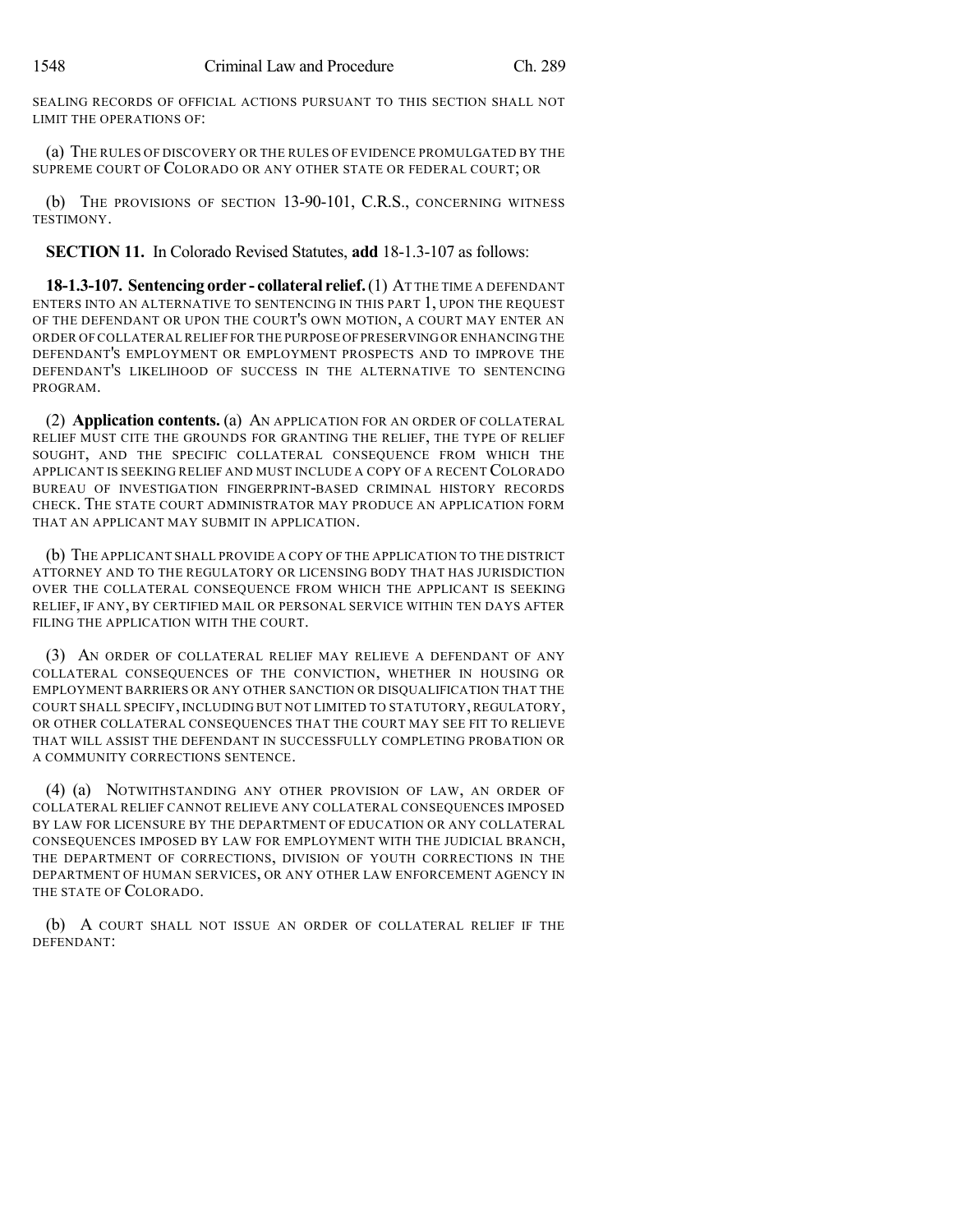(I) HAS BEEN CONVICTED OF A FELONY THAT INCLUDED AN ELEMENT THAT REQUIRES A VICTIM TO SUFFER PERMANENT DISABILITY;

(II) HAS BEEN CONVICTED OF A CRIME OF VIOLENCE AS DESCRIBED IN SECTION 18-1.3-406; OR

(III) IS REQUIRED TO REGISTER AS A SEX OFFENDER PURSUANT TO SECTION 16-22-103, C.R.S.

(5) **Hearing.** (a) THE COURT MAY CONDUCT A HEARING OR INCLUDE A HEARING ON THE MATTER AT THE DEFENDANT'S SENTENCING HEARING ON THE APPLICATION OR ON ANY MATTER RELEVANT TO THE GRANTING OR DENYING OF THE APPLICATION AND MAY TAKE TESTIMONY UNDER OATH.

(b) THE COURT MAY HEAR TESTIMONY FROM VICTIMS OR ANY PROPONENT OR OPPONENT OF THE APPLICATION AND MAY HEAR ARGUMENT FROM THE PETITIONER AND THE DISTRICT ATTORNEY.

(6) **Standard for granting relief.** (a) A COURT MAY ISSUE AN ORDER OF COLLATERAL RELIEF IF THE COURT FINDS THAT:

(I) THE ORDER OF COLLATERAL RELIEF IS CONSISTENT WITH THE APPLICANT'S REHABILITATION; AND

(II) GRANTING THE APPLICATION WOULD IMPROVE THE APPLICANT'S LIKELIHOOD OF SUCCESS IN REINTEGRATING INTO SOCIETY AND IS IN THE PUBLIC'S INTEREST.

(b) THE COURT THAT PREVIOUSLY ISSUED AN ORDER OF COLLATERAL RELIEF, ON ITS OWN MOTION OR EITHER BY CAUSE SHOWN BY THE DISTRICT ATTORNEY OR ON GROUNDS OFFERED BY THE APPLICANT, MAY AT ANY TIME ISSUE A SUBSEQUENT JUDGMENT TO ENLARGE, LIMIT, OR CIRCUMSCRIBE THE RELIEF PREVIOUSLY GRANTED.

(c) UPON THE MOTION OF THE DISTRICT ATTORNEY OR PROBATION OFFICER OR UPON THE COURT'S OWN MOTION, A COURT MAY REVOKE AN ORDER OF COLLATERAL RELIEF UPON EVIDENCE OF A SUBSEQUENT CRIMINAL CONVICTION OR PROOF THAT THE DEFENDANT IS NO LONGER ENTITLED TO RELIEF. ANY BARS, PROHIBITIONS, SANCTIONS, AND DISQUALIFICATIONS THEREBY RELIEVED SHALL BE REINSTATED AS OF THE DATE OF THE WRITTEN ORDER OF REVOCATION. THE COURT SHALL PROVIDE A COPY OF THE ORDER OF REVOCATION TO THE HOLDER AND TO ANY REGULATORY OR LICENSING ENTITY THAT THE DEFENDANT NOTICED IN HIS OR HER MOTION FOR RELIEF.

(7) IF THE COURT ISSUES AN ORDER OF COLLATERAL RELIEF, IT SHALL SEND A COPY OF THE ORDER OF COLLATERALRELIEF THROUGH THECOLORADO INTEGRATED CRIMINAL JUSTICE INFORMATION SYSTEM TO THE COLORADO BUREAU OF INVESTIGATION,AND THECOLORADO BUREAU OF INVESTIGATION SHALL NOTE IN THE APPLICANT'S RECORD IN THE COLORADO CRIME INFORMATION CENTER THAT THE ORDER OF COLLATERAL RELIEF WAS ISSUED.

(8) **Definitions.** AS USED IN THIS SECTION, UNLESS THE CONTEXT OTHERWISE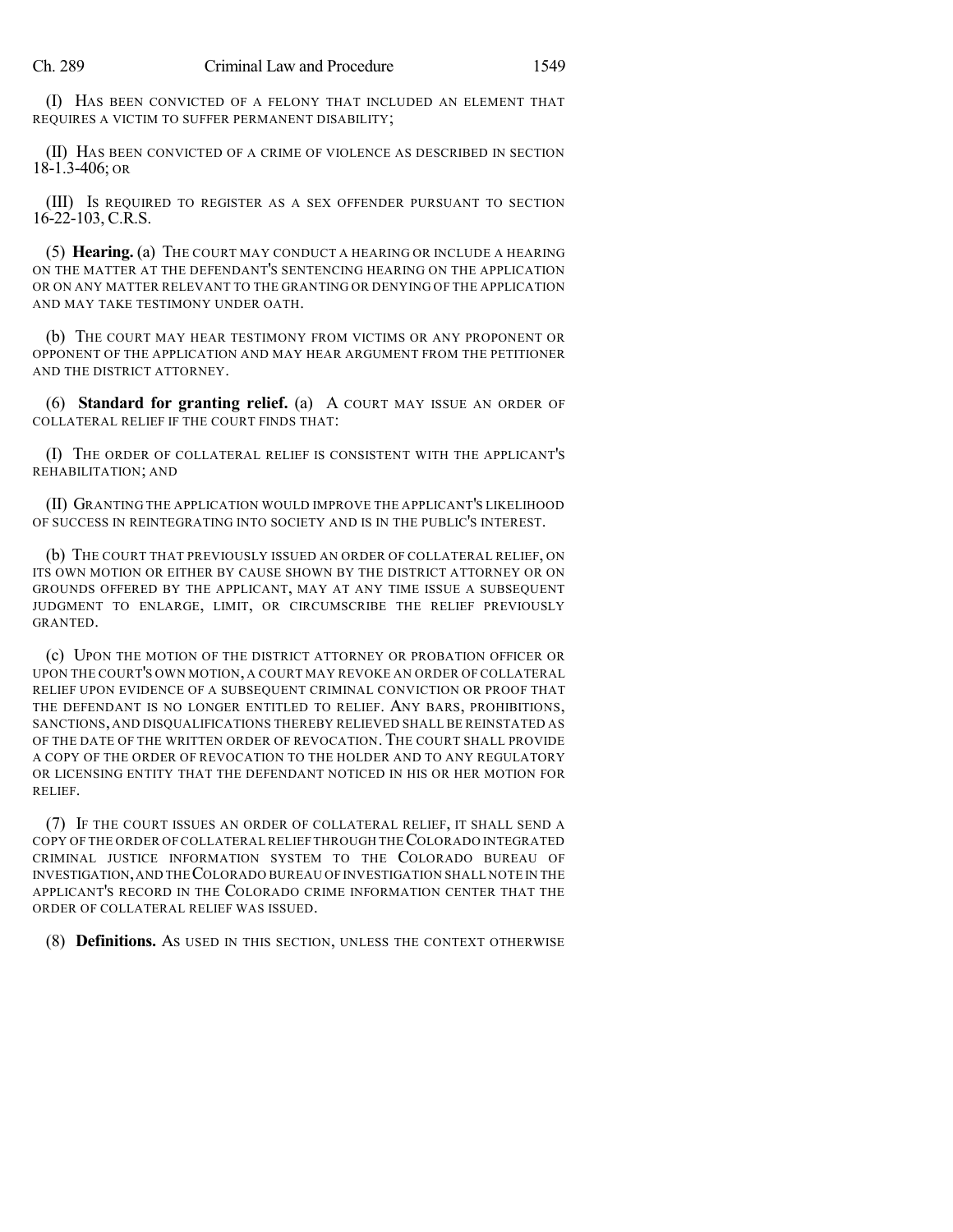REQUIRES:

(a) "COLLATERAL CONSEQUENCE" MEANS A COLLATERAL SANCTION OR A DISQUALIFICATION.

(b) "COLLATERAL SANCTION" MEANS A PENALTY, PROHIBITION, BAR, OR DISADVANTAGE,HOWEVER DENOMINATED,IMPOSED ON AN INDIVIDUAL AS A RESULT OF THE INDIVIDUAL'S CONVICTION OF AN OFFENSE, WHICH PENALTY, PROHIBITION, BAR, OR DISADVANTAGE APPLIES BY OPERATION OF LAW REGARDLESS OF WHETHER THE PENALTY,PROHIBITION,BAR,OR DISADVANTAGE IS INCLUDED IN THE JUDGMENT OR SENTENCE. "COLLATERAL SANCTION" DOES NOT INCLUDE IMPRISONMENT, PROBATION, PAROLE, SUPERVISED RELEASE, FORFEITURE, RESTITUTION, FINE, ASSESSMENT, COSTS OF PROSECUTION, OR A RESTRAINT OR SANCTION ON AN INDIVIDUAL'S DRIVING PRIVILEGE.

(c) "CONVICTION" OR "CONVICTED" MEANS A VERDICT OF GUILTY BY A JUDGE OR JURY OR A PLEA OF GUILTY OR NOLO CONTENDERE THAT IS ACCEPTED BY THE COURT OR A CONVICTION OF A CRIME UNDER THE LAWS OF ANY OTHER STATE, THE UNITED STATES, OR ANY TERRITORY SUBJECT TO THE JURISDICTION OF THE UNITED STATES, WHICH, IF COMMITTED WITHIN THIS STATE, WOULD BE A FELONY OR MISDEMEANOR. "CONVICTION" OR "CONVICTED" ALSO INCLUDES HAVING RECEIVED A DEFERRED JUDGMENT AND SENTENCE;EXCEPT THAT A PERSON SHALL NOT BE DEEMED TO HAVE BEEN CONVICTED IF THE PERSON HAS SUCCESSFULLY COMPLETED A DEFERRED SENTENCE.

(d) "DISQUALIFICATION" MEANS A PENALTY, PROHIBITION, BAR, OR DISADVANTAGE, HOWEVER DENOMINATED, THAT AN ADMINISTRATIVE AGENCY, GOVERNMENTAL OFFICIAL, OR COURT IN A CIVIL PROCEEDING IS AUTHORIZED, BUT NOT REQUIRED, TO IMPOSE ON AN INDIVIDUAL ON GROUNDS RELATING TO THE INDIVIDUAL'S CONVICTION OF AN OFFENSE.

**SECTION 12.** In Colorado Revised Statutes, **add** 18-1.3-213 as follows:

**18-1.3-213. Sentencing order - collateral relief.** (1) AT THE TIME OF SENTENCING, UPON THE REQUEST OF THE DEFENDANT OR UPON THE COURT'S OWN MOTION, A COURT THAT SENTENCES THE DEFENDANT TO PROBATION MAY ENTER AN ORDER OF COLLATERALRELIEF FOR THE PURPOSE OFPRESERVINGOR ENHANCING THE DEFENDANT'S EMPLOYMENT OR EMPLOYMENT PROSPECTS AND TO IMPROVE THE DEFENDANT'S LIKELIHOOD OF SUCCESS ON PROBATION OR IN THE COMMUNITY CORRECTIONS PROGRAM.

(2) **Application contents.** (a) AN APPLICATION FOR AN ORDER OF COLLATERAL RELIEF MUST CITE THE GROUNDS FOR GRANTING THE RELIEF, THE TYPE OF RELIEF SOUGHT, AND THE SPECIFIC COLLATERAL CONSEQUENCE FROM WHICH THE APPLICANT IS SEEKING RELIEF AND MUST INCLUDE A COPY OF A RECENT COLORADO BUREAU OF INVESTIGATION FINGERPRINT-BASED CRIMINAL HISTORY RECORDS CHECK. THE STATE COURT ADMINISTRATOR MAY PRODUCE AN APPLICATION FORM THAT AN APPLICANT MAY SUBMIT IN APPLICATION.

(b) THE APPLICANT SHALL PROVIDE A COPY OF THE APPLICATION TO THE DISTRICT ATTORNEY AND TO THE REGULATORY OR LICENSING BODY THAT HAS JURISDICTION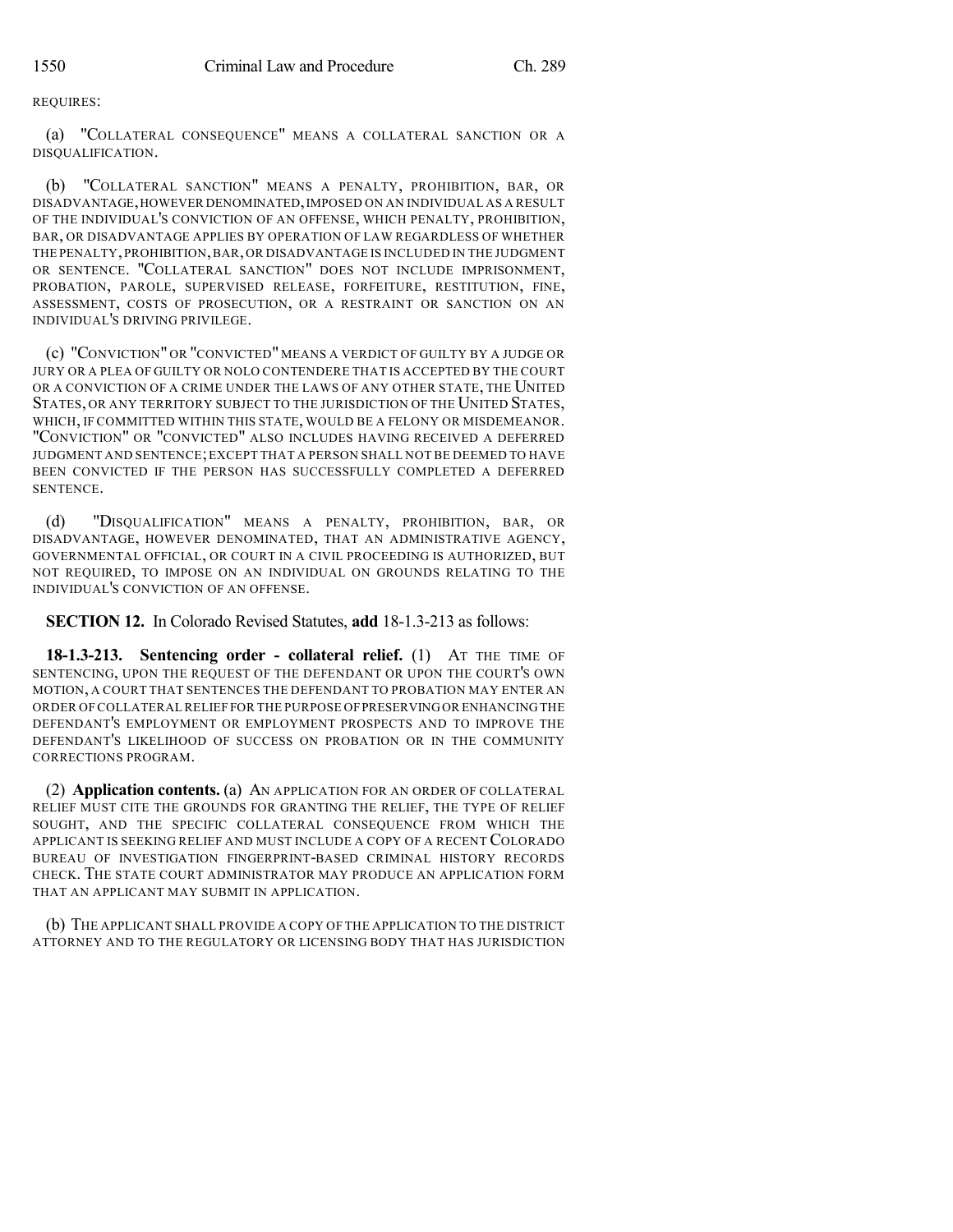OVER THE COLLATERAL CONSEQUENCE FROM WHICH THE APPLICANT IS SEEKING RELIEF, IF ANY, BY CERTIFIED MAIL OR PERSONAL SERVICE WITHIN TEN DAYS AFTER FILING THE APPLICATION WITH THE COURT.

(3) AN ORDER OF COLLATERAL RELIEF MAY RELIEVE A DEFENDANT OF ANY COLLATERAL CONSEQUENCES OF THE CONVICTION, WHETHER IN HOUSING OR EMPLOYMENT BARRIERS OR ANY OTHER SANCTION OR DISQUALIFICATION THAT THE COURT SHALL SPECIFY, INCLUDING BUT NOT LIMITED TO STATUTORY, REGULATORY, OR OTHER COLLATERAL CONSEQUENCES THAT THE COURT MAY SEE FIT TO RELIEVE THAT WILL ASSIST THE DEFENDANT IN SUCCESSFULLY COMPLETING PROBATION OR A COMMUNITY CORRECTIONS SENTENCE.

(4) (a) NOTWITHSTANDING ANY OTHER PROVISION OF LAW, AN ORDER OF COLLATERAL RELIEF CANNOT RELIEVE ANY COLLATERAL CONSEQUENCES IMPOSED BY LAW FOR LICENSURE BY THE DEPARTMENT OF EDUCATION OR ANY COLLATERAL CONSEQUENCES IMPOSED BY LAW FOR EMPLOYMENT WITH THE JUDICIAL BRANCH, THE DEPARTMENT OF CORRECTIONS, DIVISION OF YOUTH CORRECTIONS IN THE DEPARTMENT OF HUMAN SERVICES, OR ANY OTHER LAW ENFORCEMENT AGENCY IN THE STATE OF COLORADO.

(b) A COURT SHALL NOT ISSUE AN ORDER OF COLLATERAL RELIEF IF THE DEFENDANT:

(I) HAS BEEN CONVICTED OF A FELONY THAT INCLUDED AN ELEMENT THAT REQUIRES A VICTIM TO SUFFER PERMANENT DISABILITY;

(II) HAS BEEN CONVICTED OF A CRIME OF VIOLENCE AS DESCRIBED IN SECTION 18-1.3-406; OR

(III) IS REQUIRED TO REGISTER AS A SEX OFFENDER PURSUANT TO SECTION 16-22-103, C.R.S.

(5) **Hearing.** (a) THE COURT MAY CONDUCT A HEARING OR INCLUDE A HEARING ON THE MATTER AT THE DEFENDANT'S SENTENCING HEARING ON THE APPLICATION OR ON ANY MATTER RELEVANT TO THE GRANTING OR DENYING OF THE APPLICATION AND MAY TAKE TESTIMONY UNDER OATH.

(b) THE COURT MAY HEAR TESTIMONY FROM VICTIMS OR ANY PROPONENT OR OPPONENT OF THE APPLICATION AND MAY HEAR ARGUMENT FROM THE PETITIONER AND THE DISTRICT ATTORNEY.

(6) **Standard for granting relief.** (a) A COURT MAY ISSUE AN ORDER OF COLLATERAL RELIEF IF THE COURT FINDS THAT:

(I) THE ORDER OF COLLATERAL RELIEF IS CONSISTENT WITH THE APPLICANT'S REHABILITATION; AND

(II) GRANTING THE APPLICATION WOULD IMPROVE THE APPLICANT'S LIKELIHOOD OF SUCCESS IN REINTEGRATING INTO SOCIETY AND IS IN THE PUBLIC'S INTEREST.

(b) THE COURT THAT PREVIOUSLY ISSUED AN ORDER OF COLLATERAL RELIEF, ON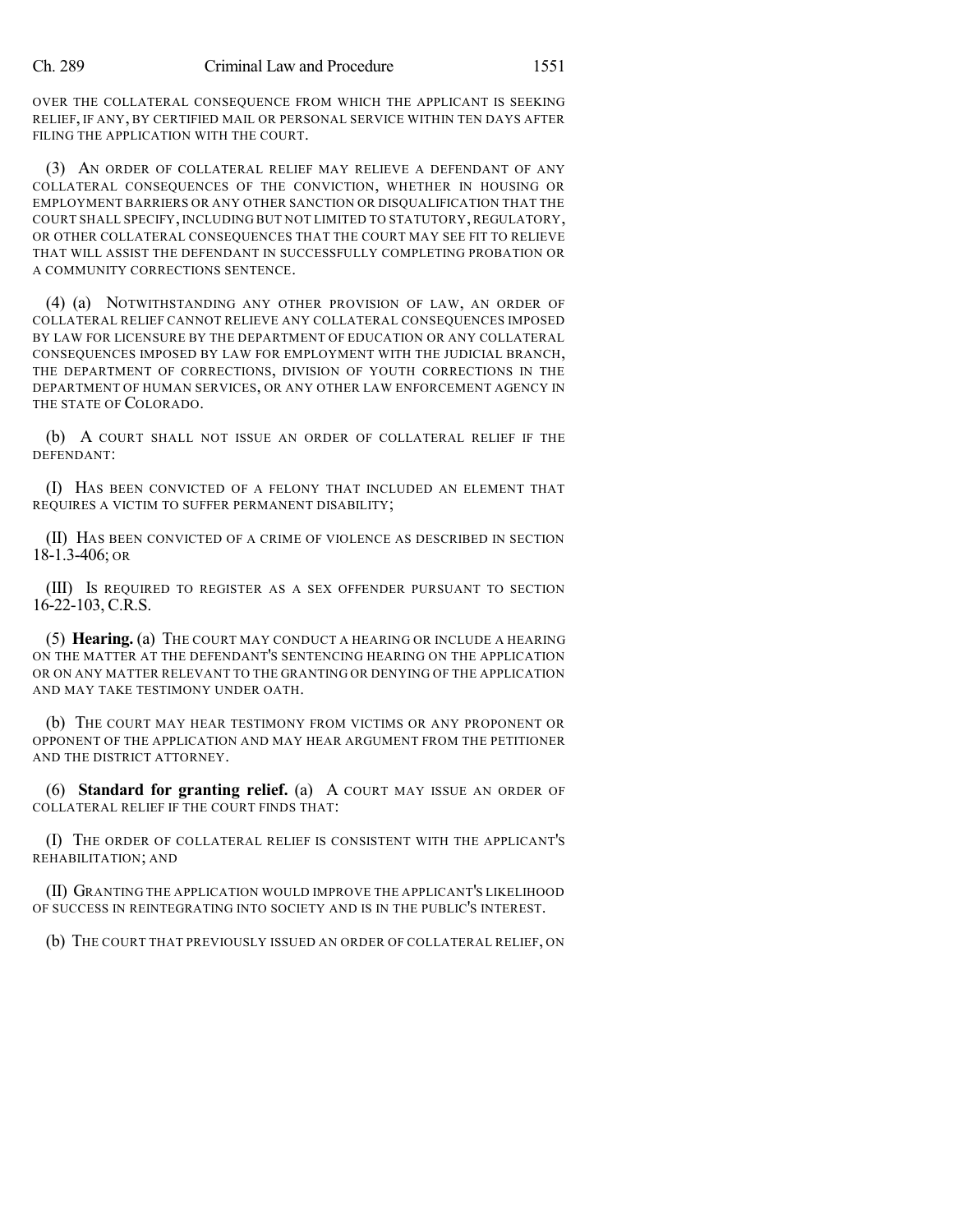ITS OWN MOTION OR EITHER BY CAUSE SHOWN BY THE DISTRICT ATTORNEY OR ON GROUNDS OFFERED BY THE APPLICANT, MAY AT ANY TIME ISSUE A SUBSEQUENT JUDGMENT TO ENLARGE, LIMIT, OR CIRCUMSCRIBE THE RELIEF PREVIOUSLY GRANTED.

(c) UPON THE MOTION OF THE DISTRICT ATTORNEY OR PROBATION OFFICER OR UPON THE COURT'S OWN MOTION, A COURT MAY REVOKE AN ORDER OF COLLATERAL RELIEF UPON EVIDENCE OF A SUBSEQUENT CRIMINAL CONVICTION OR PROOF THAT THE DEFENDANT IS NO LONGER ENTITLED TO RELIEF. ANY BARS, PROHIBITIONS, SANCTIONS, AND DISQUALIFICATIONS THEREBY RELIEVED SHALL BE REINSTATED AS OF THE DATE OF THE WRITTEN ORDER OF REVOCATION. THE COURT SHALL PROVIDE A COPY OF THE ORDER OF REVOCATION TO THE HOLDER AND TO ANY REGULATORY OR LICENSING ENTITY THAT THE DEFENDANT NOTICED IN HIS OR HER MOTION FOR RELIEF.

(7) IF THE COURT ISSUES AN ORDER OF COLLATERAL RELIEF, IT SHALL SEND A COPY OF THE ORDER OF COLLATERALRELIEF THROUGH THECOLORADO INTEGRATED CRIMINAL JUSTICE INFORMATION SYSTEM TO THE COLORADO BUREAU OF INVESTIGATION,AND THECOLORADO BUREAU OFINVESTIGATION SHALL NOTE IN THE APPLICANT'S RECORD IN THE COLORADO CRIME INFORMATION CENTER THAT THE ORDER OF COLLATERAL RELIEF WAS ISSUED.

(8) **Definitions.** AS USED IN THIS SECTION, UNLESS THE CONTEXT OTHERWISE REQUIRES:

(a) "COLLATERAL CONSEQUENCE" MEANS A COLLATERAL SANCTION OR A DISQUALIFICATION.

(b) "COLLATERAL SANCTION" MEANS A PENALTY, PROHIBITION, BAR, OR DISADVANTAGE,HOWEVER DENOMINATED,IMPOSED ON AN INDIVIDUAL AS A RESULT OF THE INDIVIDUAL'S CONVICTION OF AN OFFENSE, WHICH PENALTY, PROHIBITION, BAR, OR DISADVANTAGE APPLIES BY OPERATION OF LAW REGARDLESS OF WHETHER THE PENALTY,PROHIBITION,BAR,OR DISADVANTAGE IS INCLUDED IN THE JUDGMENT OR SENTENCE. "COLLATERAL SANCTION" DOES NOT INCLUDE IMPRISONMENT, PROBATION, PAROLE, SUPERVISED RELEASE, FORFEITURE, RESTITUTION, FINE, ASSESSMENT, COSTS OF PROSECUTION, OR A RESTRAINT OR SANCTION ON AN INDIVIDUAL'S DRIVING PRIVILEGE.

(c) "CONVICTION" OR "CONVICTED" MEANS A VERDICT OF GUILTY BY A JUDGE OR JURY OR A PLEA OF GUILTY OR NOLO CONTENDERE THAT IS ACCEPTED BY THE COURT OR A CONVICTION OF A CRIME UNDER THE LAWS OF ANY OTHER STATE, THE UNITED STATES, OR ANY TERRITORY SUBJECT TO THE JURISDICTION OF THE UNITED STATES, WHICH, IF COMMITTED WITHIN THIS STATE, WOULD BE A FELONY OR MISDEMEANOR. "CONVICTION" OR "CONVICTED" ALSO INCLUDES HAVING RECEIVED A DEFERRED JUDGMENT AND SENTENCE;EXCEPT THAT A PERSON SHALL NOT BE DEEMED TO HAVE BEEN CONVICTED IF THE PERSON HAS SUCCESSFULLY COMPLETED A DEFERRED SENTENCE.

(d) "DISQUALIFICATION" MEANS A PENALTY, PROHIBITION, BAR, OR DISADVANTAGE, HOWEVER DENOMINATED, THAT AN ADMINISTRATIVE AGENCY, GOVERNMENTAL OFFICIAL, OR COURT IN A CIVIL PROCEEDING IS AUTHORIZED, BUT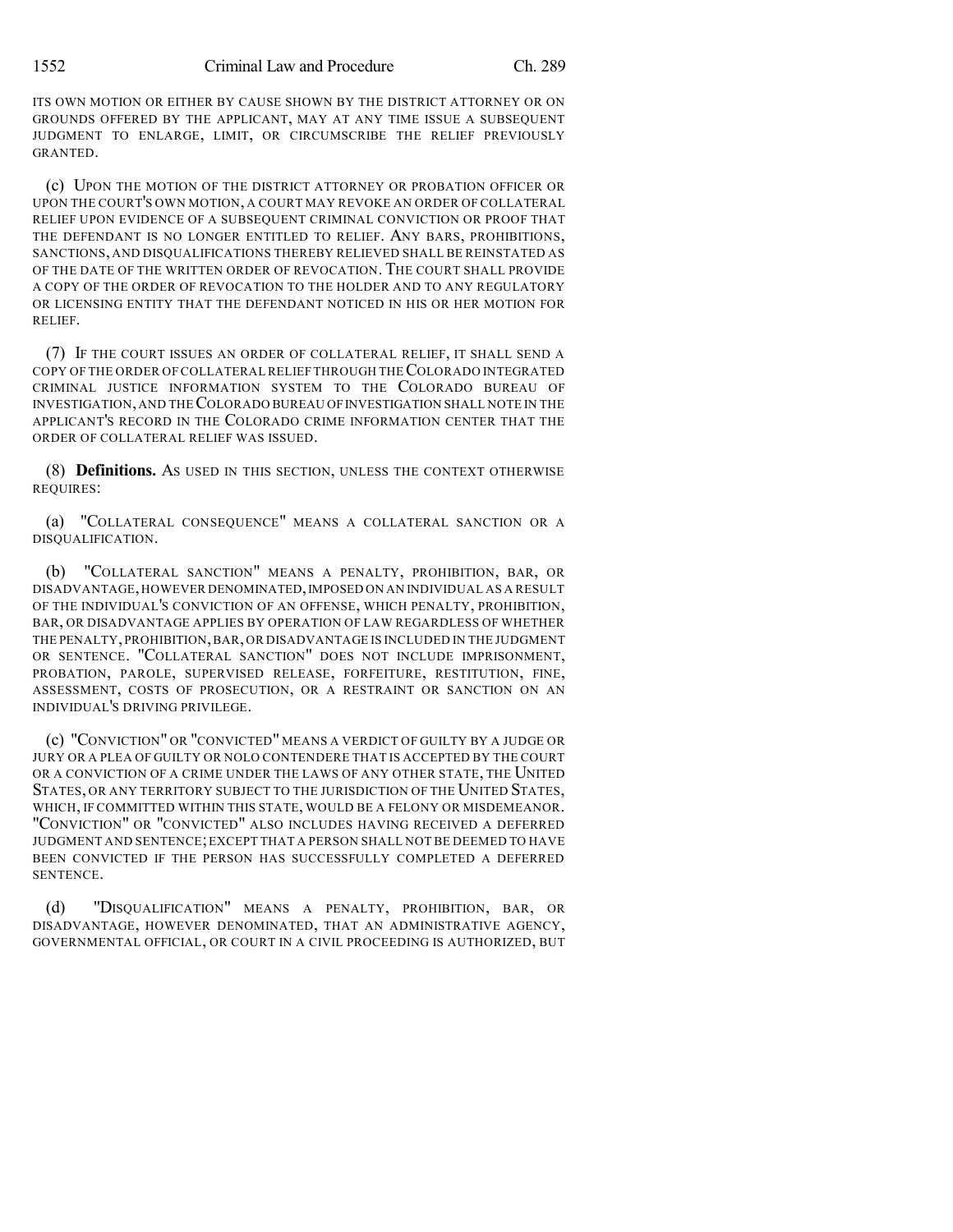NOT REQUIRED, TO IMPOSE ON AN INDIVIDUAL ON GROUNDS RELATING TO THE INDIVIDUAL'S CONVICTION OF AN OFFENSE.

## **SECTION 13.** In Colorado Revised Statutes, **add** 18-1.3-303 as follows:

**18-1.3-303. Sentencing order - collateral relief.** (1) AT THE TIME OF SENTENCING, UPON THE REQUEST OF THE DEFENDANT OR UPON THE COURT'S OWN MOTION, A COURT MAY ENTER AN ORDER OF COLLATERAL RELIEF IF THE COURT SENTENCES THE DEFENDANT TO A COMMUNITY CORRECTIONS PROGRAM FOR THE PURPOSE OF PRESERVING OR ENHANCING THE DEFENDANT'S EMPLOYMENT OR EMPLOYMENT PROSPECTS AND TO IMPROVE THE DEFENDANT'S LIKELIHOOD OF SUCCESS ON PROBATION OR IN THE COMMUNITY CORRECTIONS PROGRAM.

(2) **Application contents.** (a) AN APPLICATION FOR AN ORDER OF COLLATERAL RELIEF MUST CITE THE GROUNDS FOR GRANTING THE RELIEF, THE TYPE OF RELIEF SOUGHT, AND THE SPECIFIC COLLATERAL CONSEQUENCE FROM WHICH THE APPLICANT IS SEEKING RELIEF AND MUST INCLUDE A COPY OF A RECENT COLORADO BUREAU OF INVESTIGATION FINGERPRINT-BASED CRIMINAL HISTORY RECORDS CHECK. THE STATE COURT ADMINISTRATOR MAY PRODUCE AN APPLICATION FORM THAT AN APPLICANT MAY SUBMIT IN APPLICATION.

(b) THE APPLICANT SHALL PROVIDE A COPY OF THE APPLICATION TO THE DISTRICT ATTORNEY AND TO THE REGULATORY OR LICENSING BODY THAT HAS JURISDICTION OVER THE COLLATERAL CONSEQUENCE FROM WHICH THE APPLICANT IS SEEKING RELIEF, IF ANY, BY CERTIFIED MAIL OR PERSONAL SERVICE WITHIN TEN DAYS AFTER FILING THE APPLICATION WITH THE COURT.

(3) AN ORDER OF COLLATERAL RELIEF MAY RELIEVE A DEFENDANT OF ANY COLLATERAL CONSEQUENCES OF THE CONVICTION, WHETHER IN HOUSING OR EMPLOYMENT BARRIERS OR ANY OTHER SANCTION OR DISQUALIFICATION THAT THE COURT SHALL SPECIFY, INCLUDING BUT NOT LIMITED TO STATUTORY, REGULATORY, OR OTHER COLLATERAL CONSEQUENCES THAT THE COURT MAY SEE FIT TO RELIEVE THAT WILL ASSIST THE DEFENDANT IN SUCCESSFULLY COMPLETING PROBATION OR A COMMUNITY CORRECTIONS SENTENCE.

(4) (a) NOTWITHSTANDING ANY OTHER PROVISION OF LAW, AN ORDER OF COLLATERAL RELIEF CANNOT RELIEVE ANY COLLATERAL CONSEQUENCES IMPOSED BY LAW FOR LICENSURE BY THE DEPARTMENT OF EDUCATION OR ANY COLLATERAL CONSEQUENCES IMPOSED BY LAW FOR EMPLOYMENT WITH THE JUDICIAL BRANCH, THE DEPARTMENT OF CORRECTIONS, DIVISION OF YOUTH CORRECTIONS IN THE DEPARTMENT OF HUMAN SERVICES, OR ANY OTHER LAW ENFORCEMENT AGENCY IN THE STATE OF COLORADO.

(b) A COURT SHALL NOT ISSUE AN ORDER OF COLLATERAL RELIEF IF THE DEFENDANT:

(I) HAS BEEN CONVICTED OF A FELONY THAT INCLUDED AN ELEMENT THAT REQUIRES A VICTIM TO SUFFER PERMANENT DISABILITY;

(II) HAS BEEN CONVICTED OF A CRIME OF VIOLENCE AS DESCRIBED IN SECTION 18-1.3-406; OR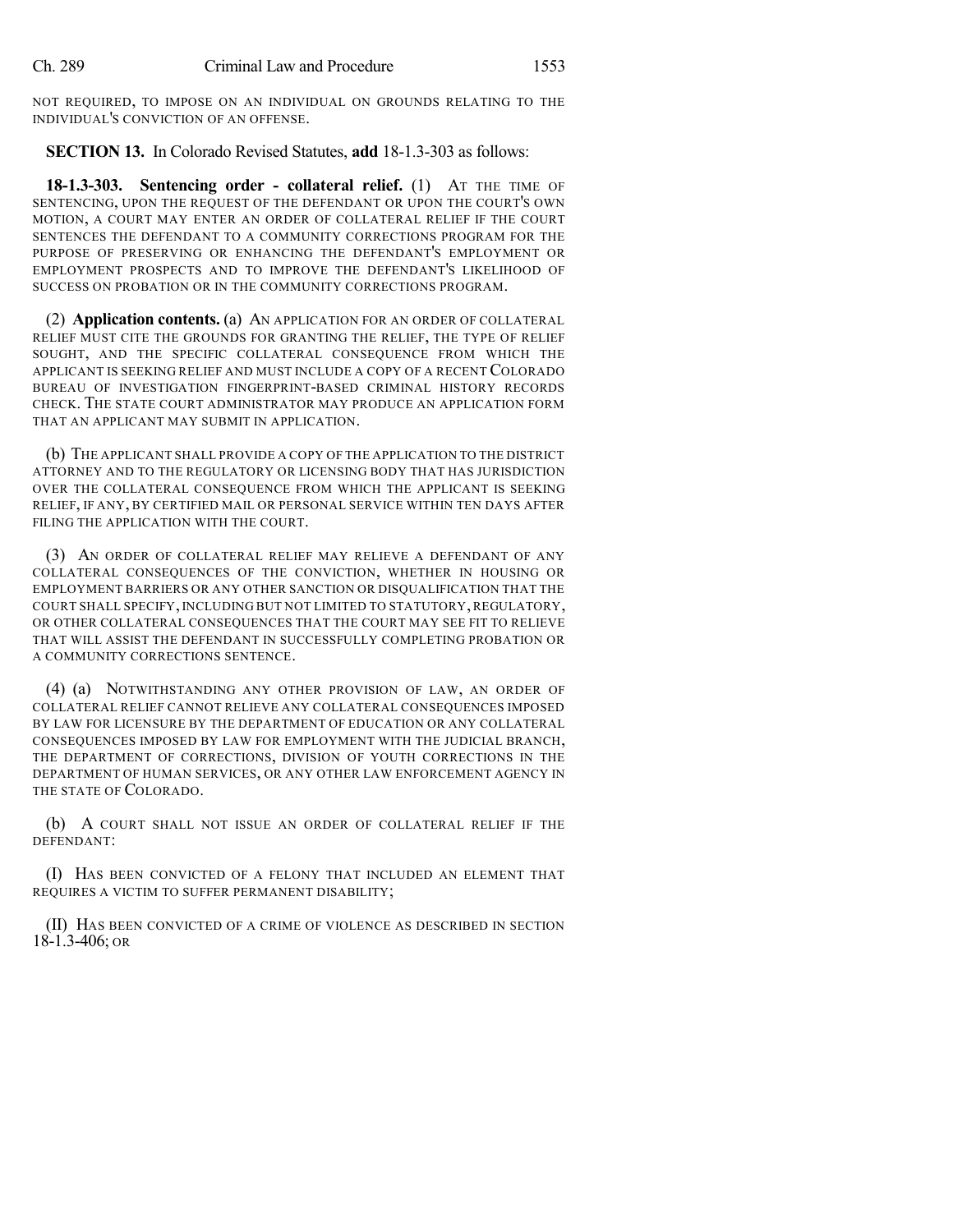(III) IS REQUIRED TO REGISTER AS A SEX OFFENDER PURSUANT TO SECTION 16-22-103, C.R.S.

(5) **Hearing.** (a) THE COURT MAY CONDUCT A HEARING OR INCLUDE A HEARING ON THE MATTER AT THE DEFENDANT'S SENTENCING HEARING ON THE APPLICATION OR ON ANY MATTER RELEVANT TO THE GRANTING OR DENYING OF THE APPLICATION AND MAY TAKE TESTIMONY UNDER OATH.

(b) THE COURT MAY HEAR TESTIMONY FROM VICTIMS OR ANY PROPONENT OR OPPONENT OF THE APPLICATION AND MAY HEAR ARGUMENT FROM THE PETITIONER AND THE DISTRICT ATTORNEY.

(6) **Standard for granting relief.** (a) A COURT MAY ISSUE AN ORDER OF COLLATERAL RELIEF IF THE COURT FINDS THAT:

(I) THE ORDER OF COLLATERAL RELIEF IS CONSISTENT WITH THE APPLICANT'S REHABILITATION; AND

(II) GRANTING THE APPLICATION WOULD IMPROVE THE APPLICANT'S LIKELIHOOD OF SUCCESS IN REINTEGRATING INTO SOCIETY AND IS IN THE PUBLIC'S INTEREST.

(b) THE COURT THAT PREVIOUSLY ISSUED AN ORDER OF COLLATERAL RELIEF, ON ITS OWN MOTION OR EITHER BY CAUSE SHOWN BY THE DISTRICT ATTORNEY OR ON GROUNDS OFFERED BY THE APPLICANT, MAY AT ANY TIME ISSUE A SUBSEQUENT JUDGMENT TO ENLARGE, LIMIT, OR CIRCUMSCRIBE THE RELIEF PREVIOUSLY GRANTED.

(c) UPON THE MOTION OF THE DISTRICT ATTORNEY OR PROBATION OFFICER OR UPON THE COURT'S OWN MOTION, A COURT MAY REVOKE AN ORDER OF COLLATERAL RELIEF UPON EVIDENCE OF A SUBSEQUENT CRIMINAL CONVICTION OR PROOF THAT THE DEFENDANT IS NO LONGER ENTITLED TO RELIEF. ANY BARS, PROHIBITIONS, SANCTIONS, AND DISQUALIFICATIONS THEREBY RELIEVED SHALL BE REINSTATED AS OF THE DATE OF THE WRITTEN ORDER OF REVOCATION. THE COURT SHALL PROVIDE A COPY OF THE ORDER OF REVOCATION TO THE HOLDER AND TO ANY REGULATORY OR LICENSING ENTITY THAT THE DEFENDANT NOTICED IN HIS OR HER MOTION FOR RELIEF.

(7) IF THE COURT ISSUES AN ORDER OF COLLATERAL RELIEF, IT SHALL SEND A COPY OF THE ORDER OF COLLATERALRELIEF THROUGH THECOLORADO INTEGRATED CRIMINAL JUSTICE INFORMATION SYSTEM TO THE COLORADO BUREAU OF INVESTIGATION,AND THECOLORADO BUREAU OFINVESTIGATION SHALL NOTE IN THE APPLICANT'S RECORD IN THE COLORADO CRIME INFORMATION CENTER THAT THE ORDER OF COLLATERAL RELIEF WAS ISSUED.

(8) **Definitions.** AS USED IN THIS SECTION, UNLESS THE CONTEXT OTHERWISE REQUIRES:

(a) "COLLATERAL CONSEQUENCE" MEANS A COLLATERAL SANCTION OR A DISQUALIFICATION.

(b) "COLLATERAL SANCTION" MEANS A PENALTY, PROHIBITION, BAR, OR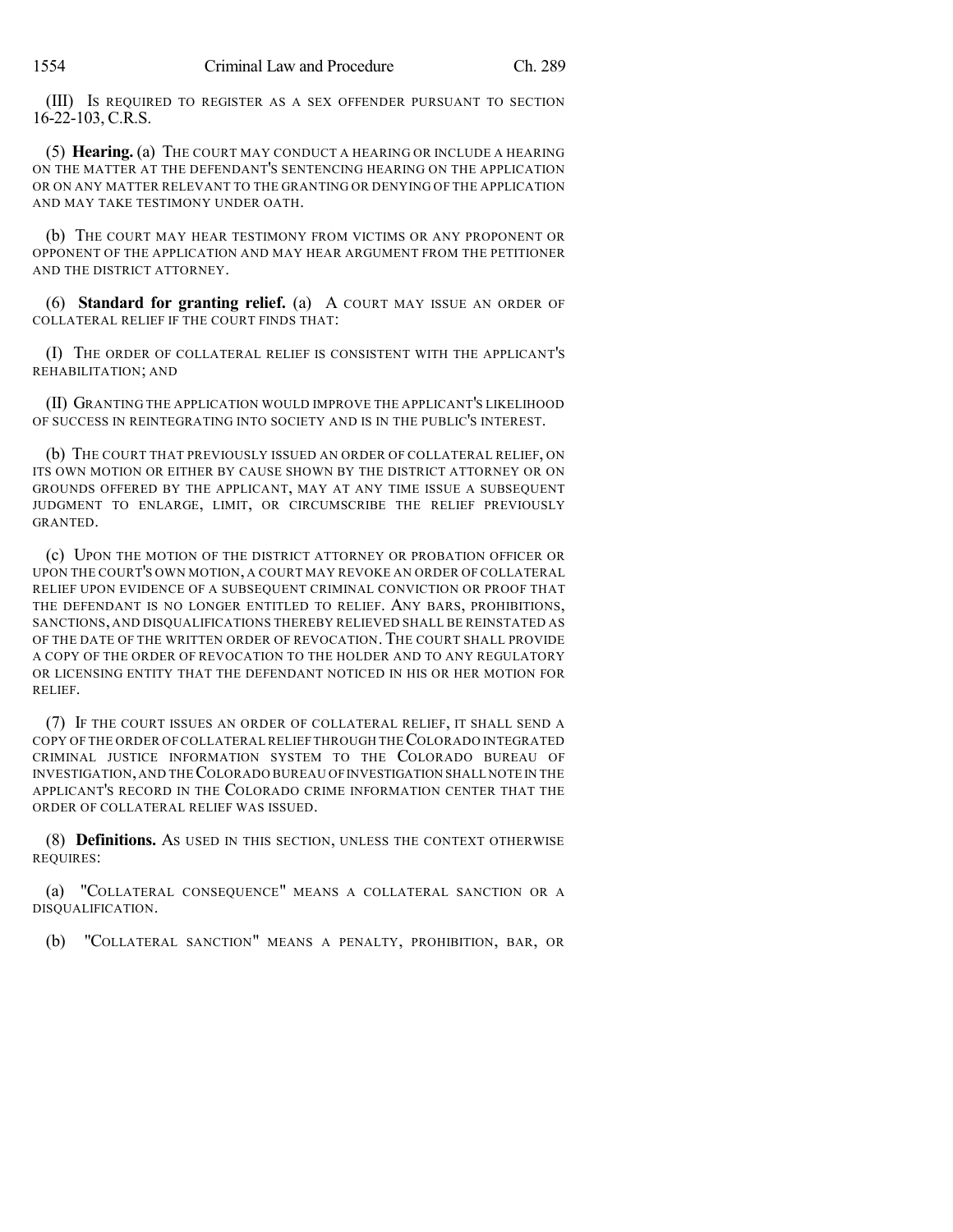### Ch. 289 Criminal Law and Procedure 1555

DISADVANTAGE,HOWEVER DENOMINATED,IMPOSED ON AN INDIVIDUAL AS A RESULT OF THE INDIVIDUAL'S CONVICTION OF AN OFFENSE, WHICH PENALTY, PROHIBITION, BAR, OR DISADVANTAGE APPLIES BY OPERATION OF LAW REGARDLESS OF WHETHER THE PENALTY,PROHIBITION,BAR,OR DISADVANTAGE IS INCLUDED IN THE JUDGMENT OR SENTENCE. "COLLATERAL SANCTION" DOES NOT INCLUDE IMPRISONMENT, PROBATION, PAROLE, SUPERVISED RELEASE, FORFEITURE, RESTITUTION, FINE, ASSESSMENT, COSTS OF PROSECUTION, OR A RESTRAINT OR SANCTION ON AN INDIVIDUAL'S DRIVING PRIVILEGE.

(c) "CONVICTION" OR "CONVICTED" MEANS A VERDICT OF GUILTY BY A JUDGE OR JURY OR A PLEA OF GUILTY OR NOLO CONTENDERE THAT IS ACCEPTED BY THE COURT OR A CONVICTION OF A CRIME UNDER THE LAWS OF ANY OTHER STATE, THE UNITED STATES, OR ANY TERRITORY SUBJECT TO THE JURISDICTION OF THE UNITED STATES, WHICH, IF COMMITTED WITHIN THIS STATE, WOULD BE A FELONY OR MISDEMEANOR. "CONVICTION" OR "CONVICTED" ALSO INCLUDES HAVING RECEIVED A DEFERRED JUDGMENT AND SENTENCE;EXCEPT THAT A PERSON SHALL NOT BE DEEMED TO HAVE BEEN CONVICTED IF THE PERSON HAS SUCCESSFULLY COMPLETED A DEFERRED SENTENCE.

(d) "DISQUALIFICATION" MEANS A PENALTY, PROHIBITION, BAR, OR DISADVANTAGE, HOWEVER DENOMINATED, THAT AN ADMINISTRATIVE AGENCY, GOVERNMENTAL OFFICIAL, OR COURT IN A CIVIL PROCEEDING IS AUTHORIZED, BUT NOT REQUIRED, TO IMPOSE ON AN INDIVIDUAL ON GROUNDS RELATING TO THE INDIVIDUAL'S CONVICTION OF AN OFFENSE.

**SECTION 14.** In Colorado Revised Statutes, 24-72-308, add (3) (f) as follows:

**24-72-308. Sealing of arrest and criminal records other than convictions.** (3) **Exceptions.** (f) IF A PERSON WHO SEEKS TO HAVE HIS OR HER ARREST RECORDS SEALED FOR CHARGES THAT ARE NOT COVERED BY PARAGRAPH (a) OF THIS SUBSECTION (3), THE FACT THAT THE PERSON WAS CHARGED FOR A CRIME COVERED IN PARAGRAPH (a) OF THIS SUBSECTION (3) AS A PART OF THE SAME ARREST DOES NOT PROHIBIT A COURT FROM SEALING THE ARREST RECORDS RELATED TO THE CHARGES THAT ARE NOT COVERED IN PARAGRAPH (a) OF THIS SUBSECTION (3).

**SECTION 15. Appropriation.** (1) In addition to any other appropriation, there is hereby appropriated, out of any moneys in the general fund not otherwise appropriated, to the judicial department, for the fiscal year beginning July 1, 2013, the sum of \$533,199 and 6.9 FTE, or so much thereof as may be necessary, to be allocated for the implementation of this act as follows:

(a) \$424,913 and 6.9 FTE to trial court programs for personal services;

(b) \$13,680 to trial court programs for operating expenses; and

(c) \$94,606 to centrally administered programs for courthouse capital/infrastructure maintenance.

(2) In addition to anyother appropriation, there is hereby appropriated, out of any moneys in the Colorado bureau of investigation identification unit fund created in section 24-33.5-426, Colorado Revised Statutes, not otherwise appropriated, to the